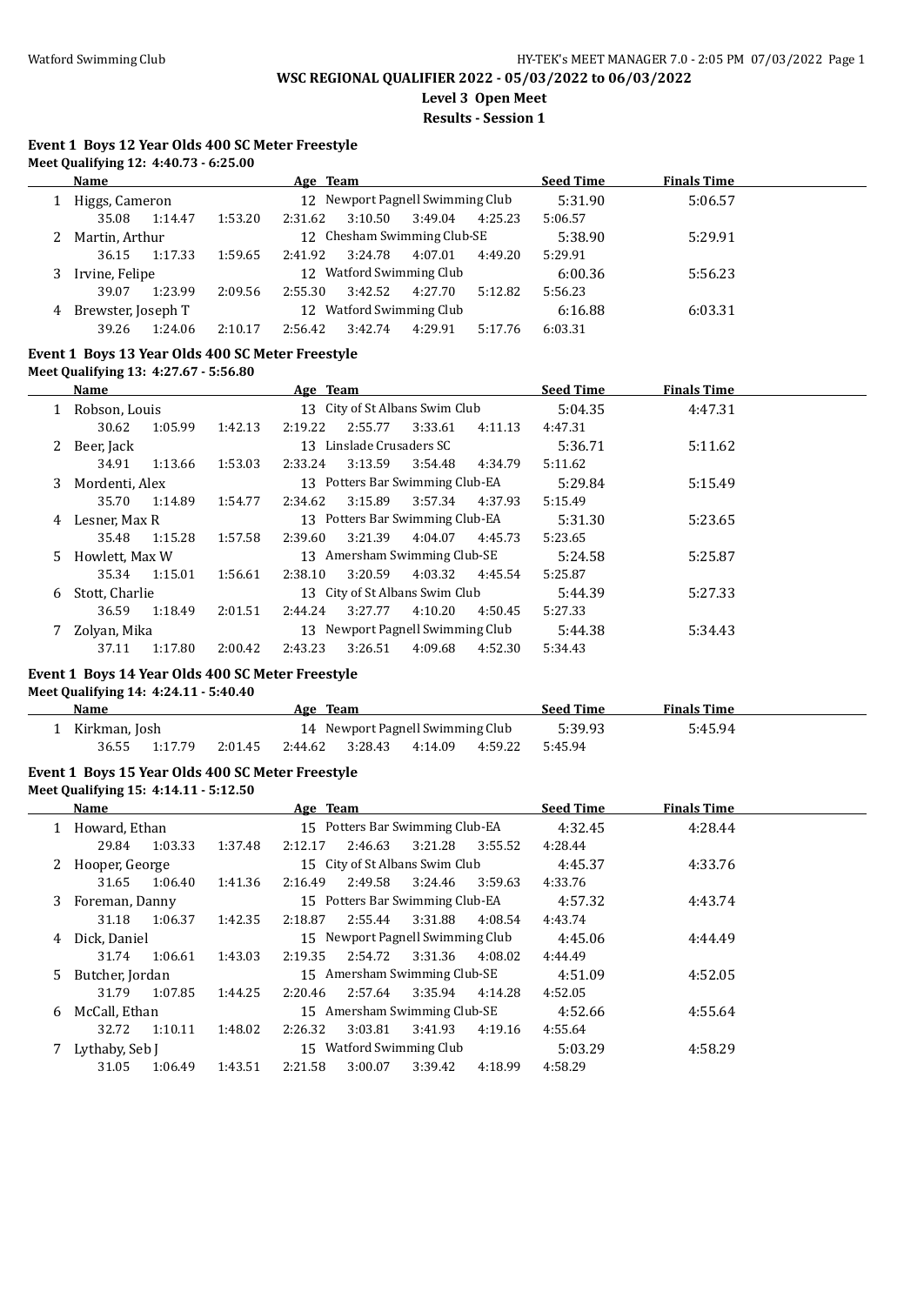**Level 3 Open Meet**

#### **Results - Session 1**

## **(Event 1 Boys 15 Year Olds 400 SC Meter Freestyle)**

|  | Name                                                                                     |         |         | Age Team |         |                                 |         | <b>Seed Time</b> | <b>Finals Time</b> |  |
|--|------------------------------------------------------------------------------------------|---------|---------|----------|---------|---------------------------------|---------|------------------|--------------------|--|
|  | Barnett. Sam                                                                             |         |         |          |         | 15 Potters Bar Swimming Club-EA |         | 5:05.92          | 5:00.28            |  |
|  | 30.73                                                                                    | 1:06.82 | 1:43.72 | 2:21.80  | 3:01.45 | 3:39.98                         | 4:20.95 | 5:00.28          |                    |  |
|  | Event 1 Boys 16 & Over 400 SC Meter Freestyle<br>Meet Qualifying 16&0: 4:05.04 - 5:03.70 |         |         |          |         |                                 |         |                  |                    |  |
|  |                                                                                          |         |         |          |         |                                 |         | - ---            | _____              |  |

|    | Name                  |         |         | Age Team |                        |                                 |         | <b>Seed Time</b> | <b>Finals Time</b> |  |
|----|-----------------------|---------|---------|----------|------------------------|---------------------------------|---------|------------------|--------------------|--|
|    | Mould, Benjamin       |         |         |          | 17 Thame Swimming Club |                                 |         | 4:36.54          | 4:22.87            |  |
|    | 28.66                 | 1:01.23 | 1:34.67 | 2:08.53  | 2:42.89                | 3:16.92                         | 3:50.80 | 4:22.87          |                    |  |
|    | McCall, Noah          |         |         |          |                        | 17 Amersham Swimming Club-SE    |         | 4:26.26          | 4:22.98            |  |
|    | 30.49                 | 1:04.27 | 1:36.67 | 2:10.55  | 2:44.56                | 3:17.97                         | 3:51.83 | 4:22.98          |                    |  |
| 3. | Ivelaw-Chapman, Ethan |         |         |          |                        | 17 City of St Albans Swim Club  |         | 4:30.84          | 4:24.61            |  |
|    | 27.98                 | 1:00.05 | 1:34.07 | 2:08.73  | 2:42.99                | 3:17.47                         | 3:51.70 | 4:24.61          |                    |  |
| 4  | Adams, Kai            |         |         |          |                        | 16 Potters Bar Swimming Club-EA |         | 4:34.69          | 4:29.93            |  |
|    | 28.80                 | 1:01.67 | 1:35.75 | 2:10.19  | 2:45.12                | 3:19.94                         | 3:55.63 | 4:29.93          |                    |  |
| 5. | Hooper, Thomas        |         |         |          |                        | 17 City of St Albans Swim Club  |         | 4:34.89          | 4:30.19            |  |
|    | 29.66                 | 1:02.92 | 1:37.43 | 2:12.30  | 2:46.78                | 3:21.75                         | 3:56.69 | 4:30.19          |                    |  |
| 6  | Norman, Jack          |         |         |          | 16 Thame Swimming Club |                                 |         | 4:39.56          | 4:34.71            |  |
|    | 30.13                 | 1:03.34 | 1:37.62 | 2:13.06  | 2:48.57                | 3:24.45                         | 4:00.42 | 4:34.71          |                    |  |
|    | Martell, Luke         |         |         |          |                        | 16 Potters Bar Swimming Club-EA |         | 4:54.48          | 4:39.47            |  |
|    | 32.44                 | 1:08.25 | 1:44.14 | 2:19.69  | 2:55.83                | 3:31.04                         | 4:06.05 | 4:39.47          |                    |  |
| 8  | Sutton, Joe W         |         |         |          |                        | 17 Watford Swimming Club        |         | 4:41.53          | 4:45.40            |  |
|    | 30.13                 | 1:03.98 | 1:39.61 | 2:16.36  | 2:53.79                | 3:31.27                         | 4:09.13 | 4:45.40          |                    |  |
| 9  | McLoughlin, Cian      |         |         |          |                        | 16 Potters Bar Swimming Club-EA |         | 4:57.75          | 4:55.56            |  |
|    | 33.01                 | 1:08.80 | 1:45.56 | 2:22.58  | 3:00.41                | 3:38.56                         | 4:17.51 | 4:55.56          |                    |  |

#### **Event 2 Girls 11 Year Olds 200 SC Meter IM**

**Meet Qualifying 11: 2:35.08 - 3:32.90**

| Name                        | Age Team                                                             | <b>Seed Time</b> | <b>Finals Time</b> |  |
|-----------------------------|----------------------------------------------------------------------|------------------|--------------------|--|
| Hannam, Matilda<br>$---$    | 11 Newport Pagnell Swimming Club                                     | 3:28.92          | D0                 |  |
|                             | 6.2 Left position on the back (other than to initiate a turn) - back |                  |                    |  |
| 1:35.90<br>2:34.39<br>45.91 | DO                                                                   |                  |                    |  |

#### **Event 2 Girls 12 Year Olds 200 SC Meter IM**

**Meet Qualifying 12: 2:32.44 - 3:21.30**

|       | Name             |         | Age Team                                                                                   | <b>Seed Time</b> | <b>Finals Time</b> |  |
|-------|------------------|---------|--------------------------------------------------------------------------------------------|------------------|--------------------|--|
|       | Machin, Sophie E |         | 12 Amersham Swimming Club-SE                                                               | 2:53.52          | 2:48.39            |  |
|       | 1:17.79<br>35.28 | 2:09.72 | 2:48.39                                                                                    |                  |                    |  |
| 2     | Boakes, Lottie   |         | 12 Newport Pagnell Swimming Club                                                           | 3:01.59          | 2:55.77            |  |
|       | 1:24.68<br>40.15 | 2:16.79 | 2:55.77                                                                                    |                  |                    |  |
| $---$ | Ciaburro, Ruby   |         | Watford Swimming Club<br>12                                                                | 3:09.48          | X2:59.88           |  |
|       | 1:26.92<br>37.75 | 2:20.40 | 2:59.88                                                                                    |                  |                    |  |
| $---$ | Haves, Scarlett  |         | 12 Amersham Swimming Club-SE                                                               | 3:06.54          | DQ                 |  |
|       |                  |         | 7.6 Did not touch at turn or finish with both hands, or touch not simultaneous or hands no |                  |                    |  |
|       | 37.88<br>1:22.43 | 2:19.43 | DO                                                                                         |                  |                    |  |

#### **Event 2 Girls 13 Year Olds 200 SC Meter IM Meet Qualifying 13: 2:28.50 - 3:15.40**

| Name            |         |         | Age Team                         | <b>Seed Time</b> | <b>Finals Time</b> |  |
|-----------------|---------|---------|----------------------------------|------------------|--------------------|--|
| Howlett, Ava N  |         |         | 13 Amersham Swimming Club-SE     | 2:55.11          | 2:50.95            |  |
| 36.70           | 1:22.19 | 2:11.55 | 2:50.95                          |                  |                    |  |
| Elrick, Heather |         |         | 13 Newport Pagnell Swimming Club | 2:57.50          | 2:52.02            |  |
| 39.69           | 1:22.95 | 2:13.43 | 2:52.02                          |                  |                    |  |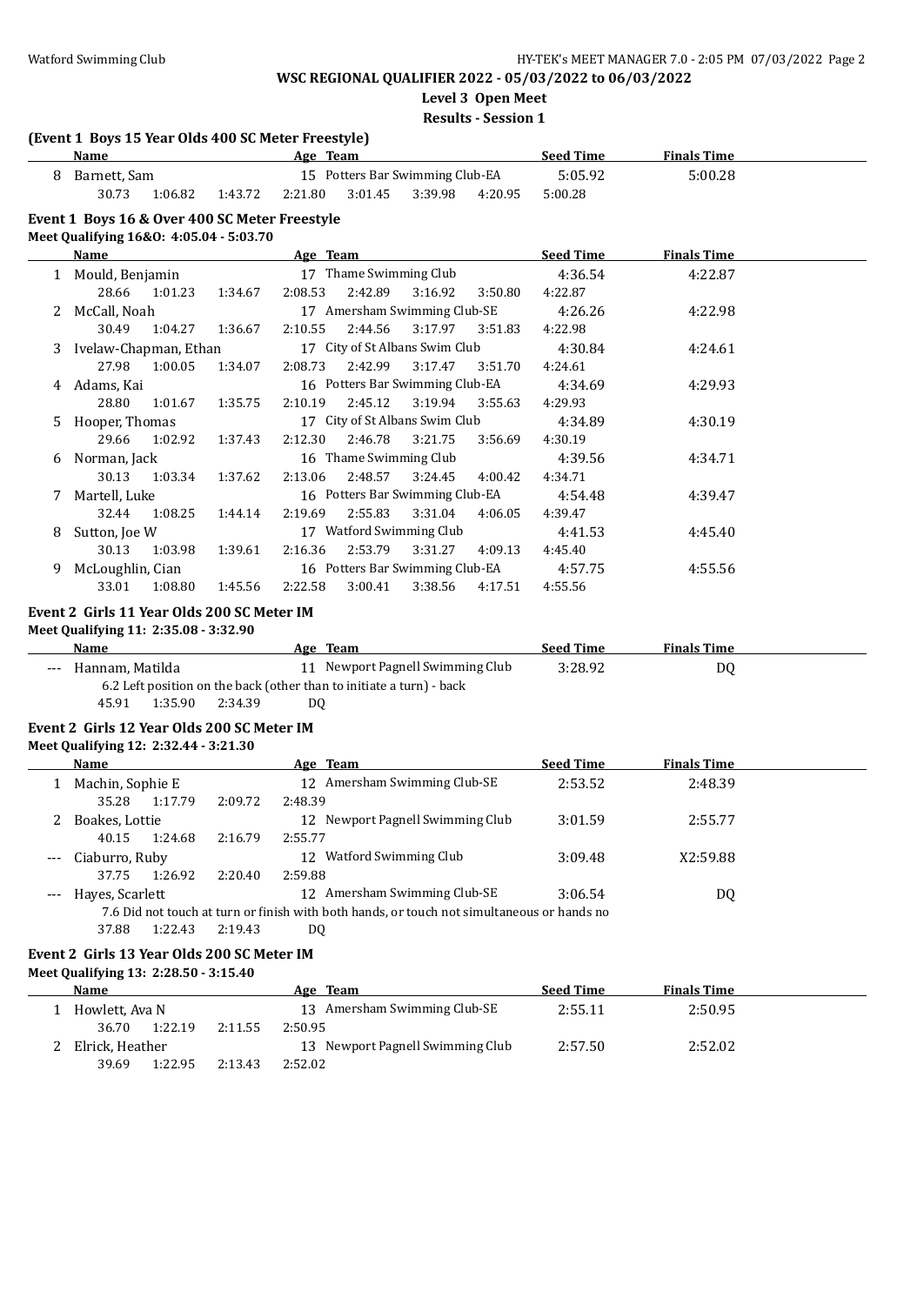# **Level 3 Open Meet**

#### **Results - Session 1**

# **(Event 2 Girls 13 Year Olds 200 SC Meter IM)**

|     | <b>Name</b>      |         |         | Age Team                                                                                   | <b>Seed Time</b> | <b>Finals Time</b> |  |
|-----|------------------|---------|---------|--------------------------------------------------------------------------------------------|------------------|--------------------|--|
| 3   | Way, Caitlin     |         |         | Thame Swimming Club<br>13                                                                  | 3:01.68          | 2:55.32            |  |
|     | 40.32            | 1:24.15 | 2:16.93 | 2:55.32                                                                                    |                  |                    |  |
| 4   | Black, Isla      |         |         | 13 City of St Albans Swim Club                                                             | 3:09.03          | 2:59.51            |  |
|     | 41.36            | 1:26.37 | 2:19.16 | 2:59.51                                                                                    |                  |                    |  |
| 5.  | Oakes, Jos       |         |         | Leighton Buzzard Swimming Club<br>13                                                       | 2:57.88          | 3:09.60            |  |
|     | 42.95            | 1:27.40 | 2:27.60 | 3:09.60                                                                                    |                  |                    |  |
| --- | Wright, Olivia M |         |         | Amersham Swimming Club-SE<br>13                                                            | 2:55.45          | X2:50.82           |  |
|     | 36.03            | 1:20.04 | 2:11.80 | 2:50.82                                                                                    |                  |                    |  |
|     | Savage, Isabella |         |         | Potters Bar Swimming Club-EA<br>13                                                         | 2:52.66          | DQ                 |  |
|     |                  |         |         | 7.6 Did not touch at turn or finish with both hands, or touch not simultaneous or hands no |                  |                    |  |
|     | 35.70            | 1:17.42 | 2:08.16 | DQ                                                                                         |                  |                    |  |

#### **Event 2 Girls 14 Year Olds 200 SC Meter IM**

**Meet Qualifying 14: 2:25.60 - 3:08.90**

 $\overline{a}$ 

|     | <b>Name</b>           |         | Age Team                                                                                  | <b>Seed Time</b> | <b>Finals Time</b> |
|-----|-----------------------|---------|-------------------------------------------------------------------------------------------|------------------|--------------------|
|     | Hamilton, Georgina    |         | 14 City of St Albans Swim Club                                                            | 2:44.35          | 2:41.35            |
|     | 35.14<br>1:16.51      | 2:03.03 | 2:41.35                                                                                   |                  |                    |
| 2   | Lovelock, Hannah      |         | 14 Hitchin Swimming Club-EA                                                               | 2:42.50          | 2:41.78            |
|     | 1:17.76<br>36.71      | 2:03.98 | 2:41.78                                                                                   |                  |                    |
| 3   | Hehir, Cailin         |         | 14 Watford Swimming Club                                                                  | 3:03.38          | 2:45.39            |
|     | 1:18.97<br>36.53      | 2:07.56 | 2:45.39                                                                                   |                  |                    |
| 4   | Lazauskaite, Angelica |         | 14 Watford Swimming Club                                                                  | 2:52.44          | 2:46.14            |
|     | 35.71<br>1:17.50      | 2:06.76 | 2:46.14                                                                                   |                  |                    |
| 5.  | Dodd, Freya           |         | Thame Swimming Club<br>14                                                                 | 2:49.80          | 2:47.79            |
|     | 1:21.13<br>38.62      | 2:12.30 | 2:47.79                                                                                   |                  |                    |
| 6.  | Alder, Alice          |         | 14 Newport Pagnell Swimming Club                                                          | 2:53.99          | 2:48.87            |
|     | 1:18.76<br>36.34      | 2:09.29 | 2:48.87                                                                                   |                  |                    |
|     | Goose, Amelie         |         | 14 City of St Albans Swim Club                                                            | 2:58.39          | 2:57.40            |
|     | 1:22.68<br>39.86      | 2:16.27 | 2:57.40                                                                                   |                  |                    |
| --- | Butt, Amelia          |         | 14 City of St Albans Swim Club                                                            | 3:08.78          | DQ                 |
|     |                       |         | 6.4 More than one single or double simultaneous arm pull used to initiate the turn or not |                  |                    |
|     | 40.05<br>1:29.32      | 2:25.56 | D <sub>0</sub>                                                                            |                  |                    |

# **Event 2 Girls 15 Year Olds 200 SC Meter IM**

## **Meet Qualifying 15: 2:24.37 - 3:02.50**

| Name |                    |         | Age Team                           | <b>Seed Time</b> | <b>Finals Time</b> |  |
|------|--------------------|---------|------------------------------------|------------------|--------------------|--|
|      | Gomez Pavon, Gaby  |         | Potters Bar Swimming Club-EA<br>15 | 2:38.25          | 2:34.75            |  |
|      | 32.70<br>1:13.95   | 2:00.45 | 2:34.75                            |                  |                    |  |
|      | Medlicott, Jessica |         | Dunstable Swimming Club<br>15      | 2:37.59          | 2:34.78            |  |
|      | 32.63<br>1:11.68   | 1:58.67 | 2:34.78                            |                  |                    |  |
| 3    | Harper, Amy        |         | Watford Swimming Club<br>15        | 2:39.50          | 2:35.72            |  |
|      | 35.19<br>1:15.49   | 2:00.69 | 2:35.72                            |                  |                    |  |
| 4    | Davis, Jennifer    |         | Dunstable Swimming Club<br>15      | 2:43.32          | 2:39.58            |  |
|      | 1:15.50<br>33.64   | 2:01.66 | 2:39.58                            |                  |                    |  |
| 5.   | Martin, Robyn      |         | Chesham Swimming Club-SE<br>15     | 2:43.46          | 2:43.65            |  |
|      | 33.61<br>1:16.26   | 2:06.32 | 2:43.65                            |                  |                    |  |
| 6    | Foster, Clara      |         | Linslade Crusaders SC<br>15        | 2:44.02          | 2:45.13            |  |
|      | 1:15.85<br>35.11   | 2:06.67 | 2:45.13                            |                  |                    |  |
|      | Ingram, Keira-Mae  |         | Hemel Hempstead SC<br>15           | 2:55.20          | 2:46.11            |  |
|      | 33.94<br>1:16.64   | 2:06.84 | 2:46.11                            |                  |                    |  |
| 8    | Kilby, Louisa      |         | 15 Newport Pagnell Swimming Club   | 2:49.57          | 2:49.79            |  |
|      | 1:18.06<br>36.42   | 2:10.42 | 2:49.79                            |                  |                    |  |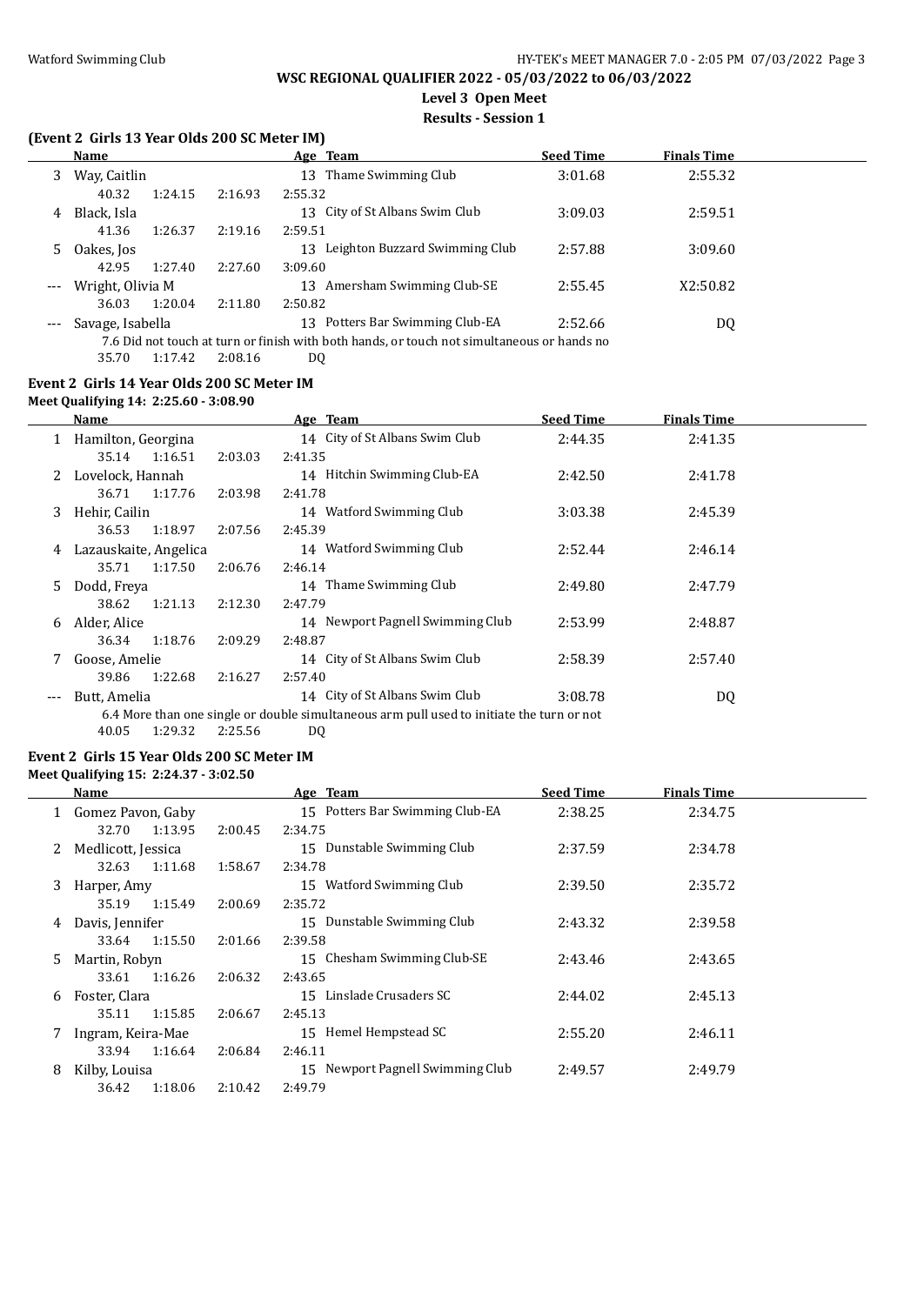# **Level 3 Open Meet**

## **Results - Session 1**

## **(Event 2 Girls 15 Year Olds 200 SC Meter IM)**

|                                                                                           | <b>Name</b>       |         |         | Age Team                                                                                  | <b>Seed Time</b> | <b>Finals Time</b> |  |
|-------------------------------------------------------------------------------------------|-------------------|---------|---------|-------------------------------------------------------------------------------------------|------------------|--------------------|--|
| 9                                                                                         | Palmer, Loralie B |         |         | 15 Watford Swimming Club                                                                  | 3:01.49          | 2:55.80            |  |
|                                                                                           | 41.11             | 1:25.63 | 2:16.41 | 2:55.80                                                                                   |                  |                    |  |
|                                                                                           | Morris, Farah A   |         |         | 15 Amersham Swimming Club-SE                                                              | 2:37.90          | DQ                 |  |
| 6.4 More than one single or double simultaneous arm pull used to initiate the turn or not |                   |         |         |                                                                                           |                  |                    |  |
|                                                                                           | 34.05             | 1:16.73 | 2:02.65 | DO                                                                                        |                  |                    |  |
|                                                                                           | Black, Ava        |         |         | 15 City of St Albans Swim Club                                                            | 2:46.74          | DQ                 |  |
|                                                                                           |                   |         |         | 6.4 More than one single or double simultaneous arm pull used to initiate the turn or not |                  |                    |  |
|                                                                                           |                   |         |         |                                                                                           |                  |                    |  |

37.30 1:18.86 2:07.75 DQ

#### **Event 2 Girls 16 & Over 200 SC Meter IM Meet Qualifying 16&O: 2:23.91 - 2:57.20**

|    | Name               |         | Age Team                           | <b>Seed Time</b> | <b>Finals Time</b> |  |
|----|--------------------|---------|------------------------------------|------------------|--------------------|--|
|    | Brooke, Hannah     |         | 17 City of St Albans Swim Club     | 2:35.18          | 2:31.98            |  |
|    | 1:08.53<br>30.52   | 1:55.93 | 2:31.98                            |                  |                    |  |
|    | Boreham, Amy M     |         | 16 Watford Swimming Club           | 2:35.55          | 2:33.31            |  |
|    | 31.57<br>1:12.43   | 1:57.62 | 2:33.31                            |                  |                    |  |
| 3  | Stanley, Lucinda M |         | 18 Harpenden Swimming Club         | 2:41.54          | 2:37.14            |  |
|    | 1:12.56<br>32.92   | 2:00.78 | 2:37.14                            |                  |                    |  |
| 4  | Meadows, Yasmin    |         | 16 City of St Albans Swim Club     | 2:37.73          | 2:37.59            |  |
|    | 1:16.40<br>33.86   | 2:00.34 | 2:37.59                            |                  |                    |  |
| 5. | Moren, Tamsin      |         | Berkhamsted Swimming Club-EA<br>17 | 2:36.67          | 2:38.60            |  |
|    | 1:15.03<br>33.98   | 2:00.60 | 2:38.60                            |                  |                    |  |
| 6  | Hine, Caitlin S    |         | Watford Swimming Club<br>19        | 2:38.98          | 2:40.09            |  |
|    | 1:12.45<br>32.64   | 2:00.28 | 2:40.09                            |                  |                    |  |
|    | Quarman, Zoe       |         | 16 Leighton Buzzard Swimming Club  | 2:40.81          | 2:41.32            |  |
|    | 33.57<br>1:14.94   | 2:03.50 | 2:41.32                            |                  |                    |  |
| 8  | Cawley, Grace L    |         | 16 Watford Swimming Club           | 2:44.31          | 2:44.52            |  |
|    | 1:15.44<br>34.58   | 2:07.13 | 2:44.52                            |                  |                    |  |
| 9. | Birmingham, Louise |         | Thame Swimming Club<br>16          | 2:46.59          | 2:48.01            |  |
|    | 1:20.38<br>38.15   | 2:08.98 | 2:48.01                            |                  |                    |  |

# **Event 3 Boys 11 Year Olds 200 SC Meter Butterfly**

**Meet Qualifying 11: 2:39.21 - 3:42.20**

**Name Age Team Seed Time Finals Time** --- Cheng, Ki 11 City of St Albans Swim Club 3:12.71 DQ 8.4 Did not touch at turn or finish with both hands or touch not simultaneous or hands sep 38.44 1:28.61 2:18.98 DQ

#### **Event 3 Boys 13 Year Olds 200 SC Meter Butterfly**

**Meet Qualifying 13: 2:21.77 - 3:09.70**

| <b>Name</b>   |         |         |         | Age Team                | <b>Seed Time</b> | <b>Finals Time</b> |  |
|---------------|---------|---------|---------|-------------------------|------------------|--------------------|--|
| Fenwick, Olly |         |         |         | 13 Verulam Swim Club-EA | 3:01.40          | 2:50.19            |  |
| 37.22         | 1:21.08 | 2:06.05 | 2:50.19 |                         |                  |                    |  |

#### **Event 3 Boys 16 & Over 200 SC Meter Butterfly**

**Meet Qualifying 16&O: 2:11.49 - 2:41.70**

| Name          |         |         | Team<br>Age                     | <b>Seed Time</b> | <b>Finals Time</b> |  |
|---------------|---------|---------|---------------------------------|------------------|--------------------|--|
| Barnard, Jack |         |         | 17 Potters Bar Swimming Club-EA | 2:21.09          | 2:18.19            |  |
| 29.38         | 1:04.56 | 1:41.23 | 2:18.19                         |                  |                    |  |
| Ord. Dan      |         |         | 17 Bushey Amateur Swimming Club | 2:15.31          | 2:19.80            |  |
| 29.19         | 1:04.15 | 1:41.06 | 2:19.80                         |                  |                    |  |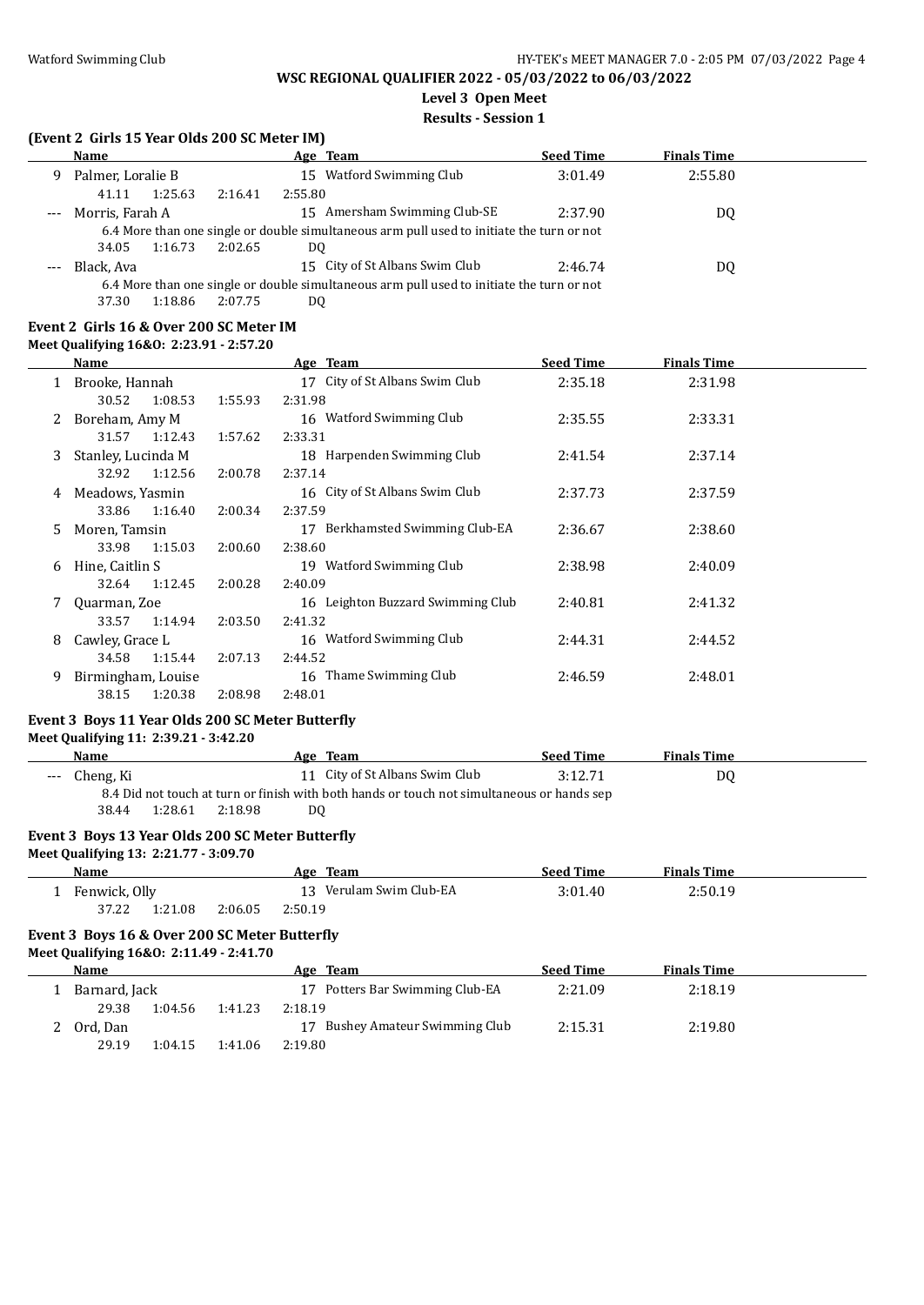**Level 3 Open Meet**

**Results - Session 1**

#### **Event 4 Girls 10 Year Olds 100 SC Meter Freestyle Meet Qualifying 10: 1:08.01 - 1:40.00**

|     | <b>Name</b>                                                                                |    | Age Team                       | <b>Seed Time</b> | <b>Finals Time</b> |  |
|-----|--------------------------------------------------------------------------------------------|----|--------------------------------|------------------|--------------------|--|
|     | Cowie, Isabelle G<br>39.72<br>1:23.73                                                      |    | 10 Watford Swimming Club       | 1:32.42          | 1:23.73            |  |
|     | Event 4 Girls 11 Year Olds 100 SC Meter Freestyle<br>Meet Qualifying 11: 1:06.07 - 1:34.20 |    |                                |                  |                    |  |
|     | Name                                                                                       |    | Age Team                       | <b>Seed Time</b> | <b>Finals Time</b> |  |
|     | Hannam, Matilda<br>37.81<br>1:18.50                                                        | 11 | Newport Pagnell Swimming Club  | 1:23.04          | 1:18.50            |  |
| 2   | Kirby, Cleo<br>40.28<br>1:23.43                                                            | 11 | Watford Swimming Club          | 1:32.35          | 1:23.43            |  |
| 3   | Whiting, Violet<br>1:27.47<br>42.33                                                        |    | 11 City of St Albans Swim Club | 1:33.38          | 1:27.47            |  |
| 4   | James, Isabel E<br>1:28.57<br>42.10                                                        | 11 | Harpenden Swimming Club        | 1:34.10          | 1:28.57            |  |
| 5   | Kukulka, Erika T<br>1:34.70<br>43.31                                                       |    | 11 City of St Albans Swim Club | 1:32.59          | 1:34.70            |  |
| --- | Findley, Grace<br>1:10.86<br>33.90                                                         | 11 | Amersham Swimming Club-SE      | 1:14.73          | X1:10.86           |  |

#### **Event 4 Girls 12 Year Olds 100 SC Meter Freestyle Meet Qualifying 12: 1:02.99 - 1:27.00**

|    | Name                                    |    | Age Team                         | <b>Seed Time</b> | <b>Finals Time</b> |  |
|----|-----------------------------------------|----|----------------------------------|------------------|--------------------|--|
|    | Boakes, Lottie<br>35.07<br>1:12.13      |    | 12 Newport Pagnell Swimming Club | 1:15.16          | 1:12.13            |  |
|    | 2 Jubb, Daisy<br>35.08<br>1:12.80       |    | 12 City of St Albans Swim Club   | 1:16.38          | 1:12.80            |  |
| 3  | Butcher, Sienna<br>35.17<br>1:13.20     |    | 12 Amersham Swimming Club-SE     | 1:14.82          | 1:13.20            |  |
| 4  | Czerwinska, Liliana<br>35.94<br>1:13.75 |    | 12 Potters Bar Swimming Club-EA  | 1:14.11          | 1:13.75            |  |
| 5  | Buckland, Lydia G<br>34.77<br>1:13.79   |    | 12 Hitchin Swimming Club-EA      | 1:16.26          | 1:13.79            |  |
| 6  | Awdry, Poppy A<br>33.99<br>1:14.70      |    | 12 Berkhamsted Swimming Club-EA  | 1:13.15          | 1:14.70            |  |
|    | So, Sarena<br>35.65<br>1:15.55          |    | 12 Hitchin Swimming Club-EA      | 1:16.64          | 1:15.55            |  |
| 8  | Butterworth, Evie R<br>36.80<br>1:17.30 |    | 12 Tring Swimming Club-EA        | 1:26.16          | 1:17.30            |  |
| 9  | McLoughlin, Ella<br>37.44<br>1:17.54    |    | 12 Potters Bar Swimming Club-EA  | 1:24.17          | 1:17.54            |  |
| 10 | Sanders, Eloise S<br>37.53<br>1:20.31   |    | 12 Harpenden Swimming Club       | 1:24.01          | 1:20.31            |  |
| 11 | Baylis, Tabitha<br>38.20<br>1:20.78     |    | 12 City of St Albans Swim Club   | 1:24.91          | 1:20.78            |  |
| 12 | Hopkins, Bethany S<br>38.97<br>1:21.78  |    | 12 Harpenden Swimming Club       | 1:26.82          | 1:21.78            |  |
|    | Avery, Zara<br>35.57<br>1:14.09         | 12 | Linslade Crusaders SC            | 1:15.10          | X1:14.09           |  |
|    | Ciaburro, Ruby<br>35.89<br>1:14.92      | 12 | <b>Watford Swimming Club</b>     | 1:15.31          | X1:14.92           |  |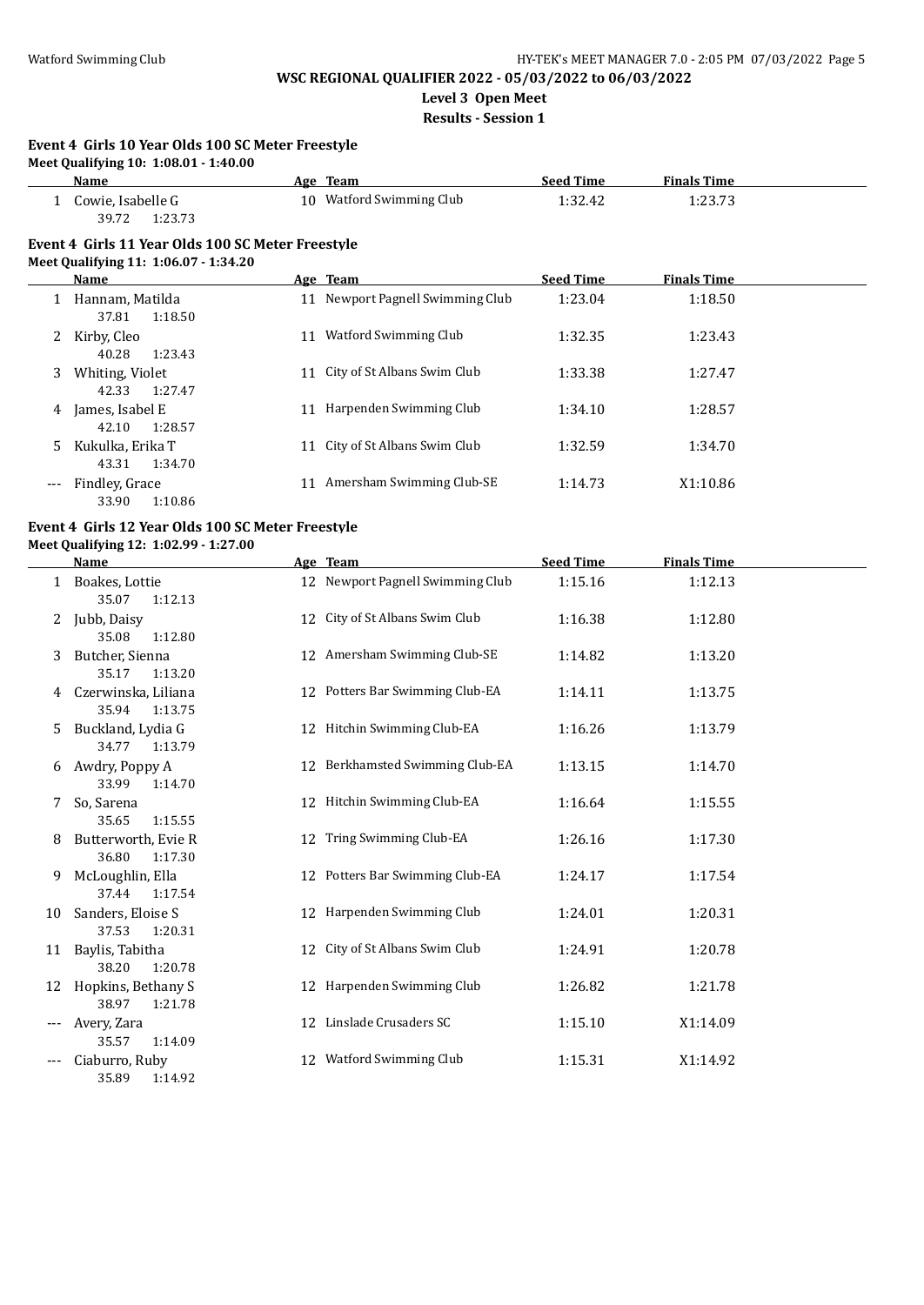# **Results - Session 1**

#### **Event 4 Girls 13 Year Olds 100 SC Meter Freestyle Meet Qualifying 13: 1:00.89 - 1:22.00**

|     | <u>Name</u>                                                      | Age Team                          | <b>Seed Time</b> | <b>Finals Time</b> |  |
|-----|------------------------------------------------------------------|-----------------------------------|------------------|--------------------|--|
|     | 1 Tyson, Neve R<br>30.72<br>1:04.71                              | 13 Amersham Swimming Club-SE      | 1:07.56          | 1:04.71            |  |
|     | 2 Jones, Olivia B<br>32.04<br>1:08.12                            | 13 Amersham Swimming Club-SE      | 1:09.59          | 1:08.12            |  |
| 3.  | Dagdelen, Melike<br>33.62<br>1:08.48                             | 13 Leighton Buzzard Swimming Club | 1:09.20          | 1:08.48            |  |
|     | 4 Elrick, Heather<br>33.33<br>1:08.73                            | 13 Newport Pagnell Swimming Club  | 1:11.73          | 1:08.73            |  |
| *5. | Galloway, Ruthie<br>32.78<br>1:08.90                             | 13 Thame Swimming Club            | 1:11.05          | 1:08.90            |  |
|     | *5 Flitton, Amber<br>33.15<br>1:08.90                            | 13 Dunstable Swimming Club        | 1:13.39          | 1:08.90            |  |
|     | 7 Wright, Olivia M<br>34.21<br>1:10.32                           | 13 Amersham Swimming Club-SE      | 1:12.60          | 1:10.32            |  |
| 8   | Armstrong, Amber L<br>34.71<br>1:11.37                           | 13 Amersham Swimming Club-SE      | 1:17.74          | 1:11.37            |  |
| 9.  | Yates, Imogen<br>34.27<br>1:12.76                                | 13 Amersham Swimming Club-SE      | 1:13.02          | 1:12.76            |  |
|     | 10 Randall, Caelia M<br>35.71<br>1:12.93                         | 13 Watford Swimming Club          | 1:14.91          | 1:12.93            |  |
|     | 11 Armstrong, Grace<br>34.69<br>1:13.06                          | 13 Dunstable Swimming Club        | 1:13.38          | 1:13.06            |  |
|     | 12 Evason, Summer R<br>34.82<br>1:13.23                          | 13 Watford Swimming Club          | 1:15.11          | 1:13.23            |  |
|     | 13 Morgan, Sophie<br>35.74<br>1:13.57                            | 13 Amersham Swimming Club-SE      | 1:16.65          | 1:13.57            |  |
|     | 14 Black, Isla<br>35.82<br>1:13.79                               | 13 City of St Albans Swim Club    | 1:15.63          | 1:13.79            |  |
|     | 15 Barnard, Lucy<br>35.88<br>1:14.60                             | 13 Potters Bar Swimming Club-EA   | 1:15.89          | 1:14.60            |  |
|     | 16 Gibb, Emma<br>36.92<br>1:15.34                                | 13 Newport Pagnell Swimming Club  | 1:20.40          | 1:15.34            |  |
| 17  | Sedgwick, Caroline J<br>35.85<br>1:15.61                         | 13 Harpenden Swimming Club        | 1:20.11          | 1:15.61            |  |
|     | 18 Wilson, Mia<br>35.82<br>1:16.20                               | 13 Watford Swimming Club          | 1:18.78          | 1:16.20            |  |
|     | 19 Wenham, Amelia<br>38.52<br>1:21.63                            | 13 Newport Pagnell Swimming Club  | 1:21.54          | 1:21.63            |  |
| --- | Reader, Megan<br>4.4 Start before starting signal<br>35.63<br>DQ | 13 Watford Swimming Club          | 1:17.29          | <b>DQ</b>          |  |

#### **Event 4 Girls 14 Year Olds 100 SC Meter Freestyle Meet Qualifying 14: 59.25 - 1:16.80**

| Name                                | Age Team                       | <b>Seed Time</b> | <b>Finals Time</b> |  |
|-------------------------------------|--------------------------------|------------------|--------------------|--|
| Cross, Jemima<br>1:04.09<br>31.36   | 14 Hitchin Swimming Club-EA    | 1:04.95          | 1:04.09            |  |
| Hehir, Cailin<br>31.38<br>1:04.69   | 14 Watford Swimming Club       | 1:08.28          | 1:04.69            |  |
| Holliss, Sophie<br>1:05.89<br>31.02 | 14 City of St Albans Swim Club | 1:05.58          | 1:05.89            |  |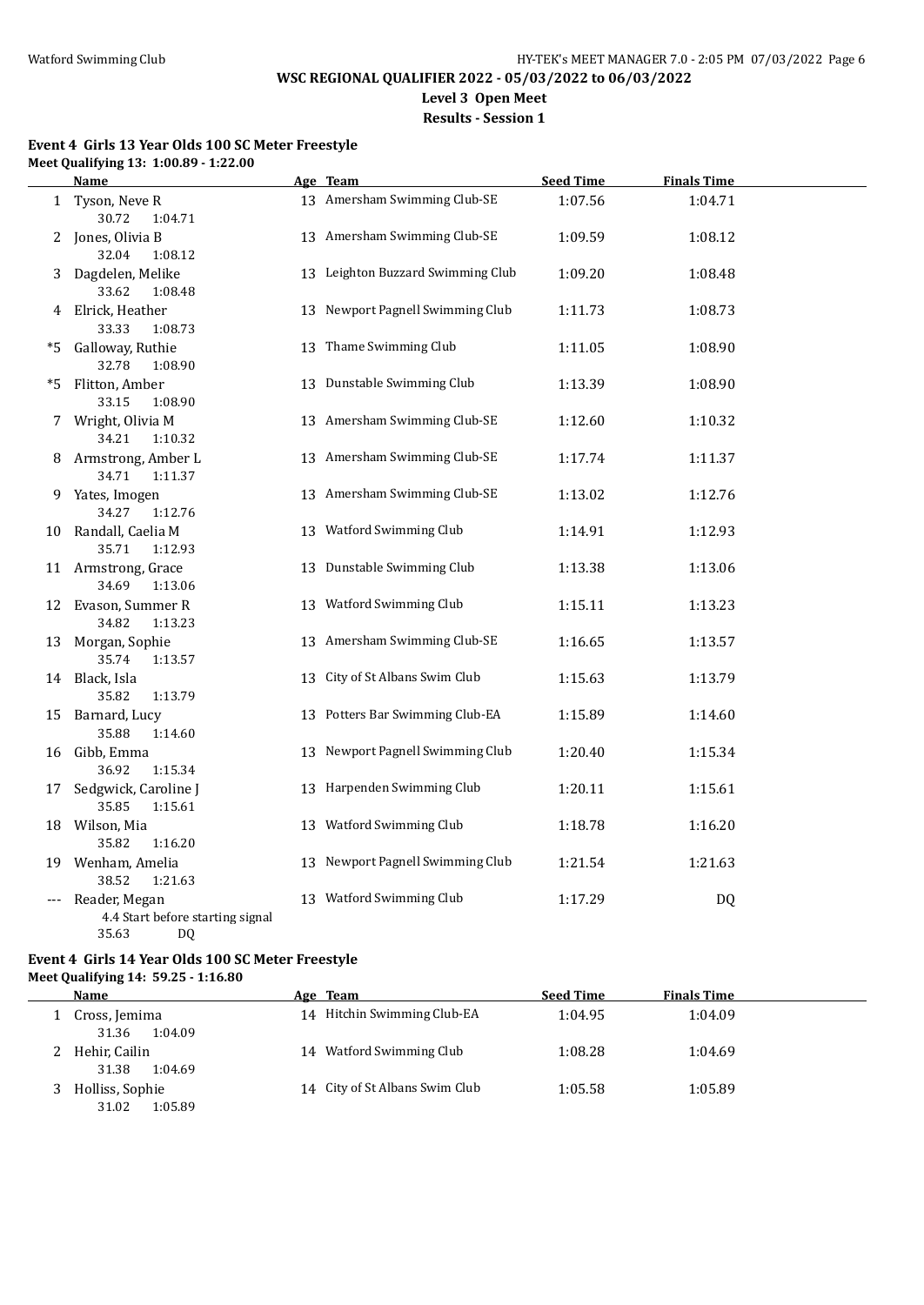**Level 3 Open Meet**

# **Results - Session 1**

# **(Event 4 Girls 14 Year Olds 100 SC Meter Freestyle)**

|    | Name                                      | Age Team                         | <b>Seed Time</b> | <b>Finals Time</b> |  |
|----|-------------------------------------------|----------------------------------|------------------|--------------------|--|
|    | 4 Dodd, Freya<br>32.53<br>1:06.50         | 14 Thame Swimming Club           | 1:08.23          | 1:06.50            |  |
| 5. | Coleman, Sophie<br>32.02<br>1:06.76       | 14 City of St Albans Swim Club   | 1:08.59          | 1:06.76            |  |
| 6  | Lazauskaite, Angelica<br>32.39<br>1:07.34 | 14 Watford Swimming Club         | 1:09.93          | 1:07.34            |  |
|    | Ivanova, Aksinia<br>33.01<br>1:07.83      | 14 Potters Bar Swimming Club-EA  | 1:08.36          | 1:07.83            |  |
| 8  | Griffiths, Phoebe<br>32.49<br>1:07.99     | 14 Bushey Amateur Swimming Club  | 1:11.02          | 1:07.99            |  |
| 9  | Eva, Chloe<br>33.86<br>1:09.49            | 14 Hitchin Swimming Club-EA      | 1:12.24          | 1:09.49            |  |
| 10 | Adams, Reena<br>32.90<br>1:09.87          | 14 Potters Bar Swimming Club-EA  | 1:11.59          | 1:09.87            |  |
| 11 | Alder, Alice<br>34.04<br>1:10.47          | 14 Newport Pagnell Swimming Club | 1:11.09          | 1:10.47            |  |
| 12 | Fausset, Rose<br>33.79<br>1:11.52         | 14 Hitchin Swimming Club-EA      | 1:15.16          | 1:11.52            |  |
| 13 | Goose, Amelie<br>34.19<br>1:11.63         | 14 City of St Albans Swim Club   | 1:12.55          | 1:11.63            |  |
|    | 14 Pilch, Liv<br>34.38<br>1:12.21         | 14 Hitchin Swimming Club-EA      | 1:15.31          | 1:12.21            |  |
| 15 | Carvell, Myla<br>34.72<br>1:12.25         | 14 Newport Pagnell Swimming Club | 1:12.70          | 1:12.25            |  |
| 16 | Sharp, Emily<br>35.33<br>1:12.68          | 14 City of St Albans Swim Club   | 1:14.87          | 1:12.68            |  |
| 17 | Hodgson, Grace L<br>34.98<br>1:14.50      | 14 Amersham Swimming Club-SE     | 1:14.22          | 1:14.50            |  |
| 18 | Butt, Amelia<br>36.03<br>1:15.74          | 14 City of St Albans Swim Club   | 1:14.22          | 1:15.74            |  |

#### **Event 4 Girls 15 Year Olds 100 SC Meter Freestyle Meet Qualifying 15: 58.04 - 1:16.00**

|   | <b>Name</b>                                |    | Age Team                       | <b>Seed Time</b> | <b>Finals Time</b> |  |
|---|--------------------------------------------|----|--------------------------------|------------------|--------------------|--|
|   | Hopper, Kate<br>1:03.56                    | 15 | Berkhamsted Swimming Club-EA   | 1:05.28          | 1:03.56            |  |
| 2 | 30.63<br>Jones, Amelia<br>1:03.82<br>30.36 |    | 15 Amersham Swimming Club-SE   | 1:05.18          | 1:03.82            |  |
| 3 | Lovelace, Isabelle<br>1:04.10<br>30.70     | 15 | Chesham Swimming Club-SE       | 1:05.06          | 1:04.10            |  |
| 4 | Hamer, Bethany<br>31.03<br>1:04.41         | 15 | Linslade Crusaders SC          | 1:04.53          | 1:04.41            |  |
| 5 | Martin, Robyn<br>31.30<br>1:04.79          | 15 | Chesham Swimming Club-SE       | 1:06.23          | 1:04.79            |  |
| 6 | Medlicott, Jessica<br>1:04.96<br>31.46     | 15 | Dunstable Swimming Club        | 1:04.45          | 1:04.96            |  |
|   | Younger, Erin<br>1:05.20<br>31.05          |    | 15 City of St Albans Swim Club | 1:08.37          | 1:05.20            |  |
| 8 | Mathias, Bryony<br>31.37<br>1:05.32        | 15 | Dunstable Swimming Club        | 1:05.87          | 1:05.32            |  |
| 9 | Wallis, Alexandra L<br>31.39<br>1:05.37    |    | 15 Amersham Swimming Club-SE   | 1:05.46          | 1:05.37            |  |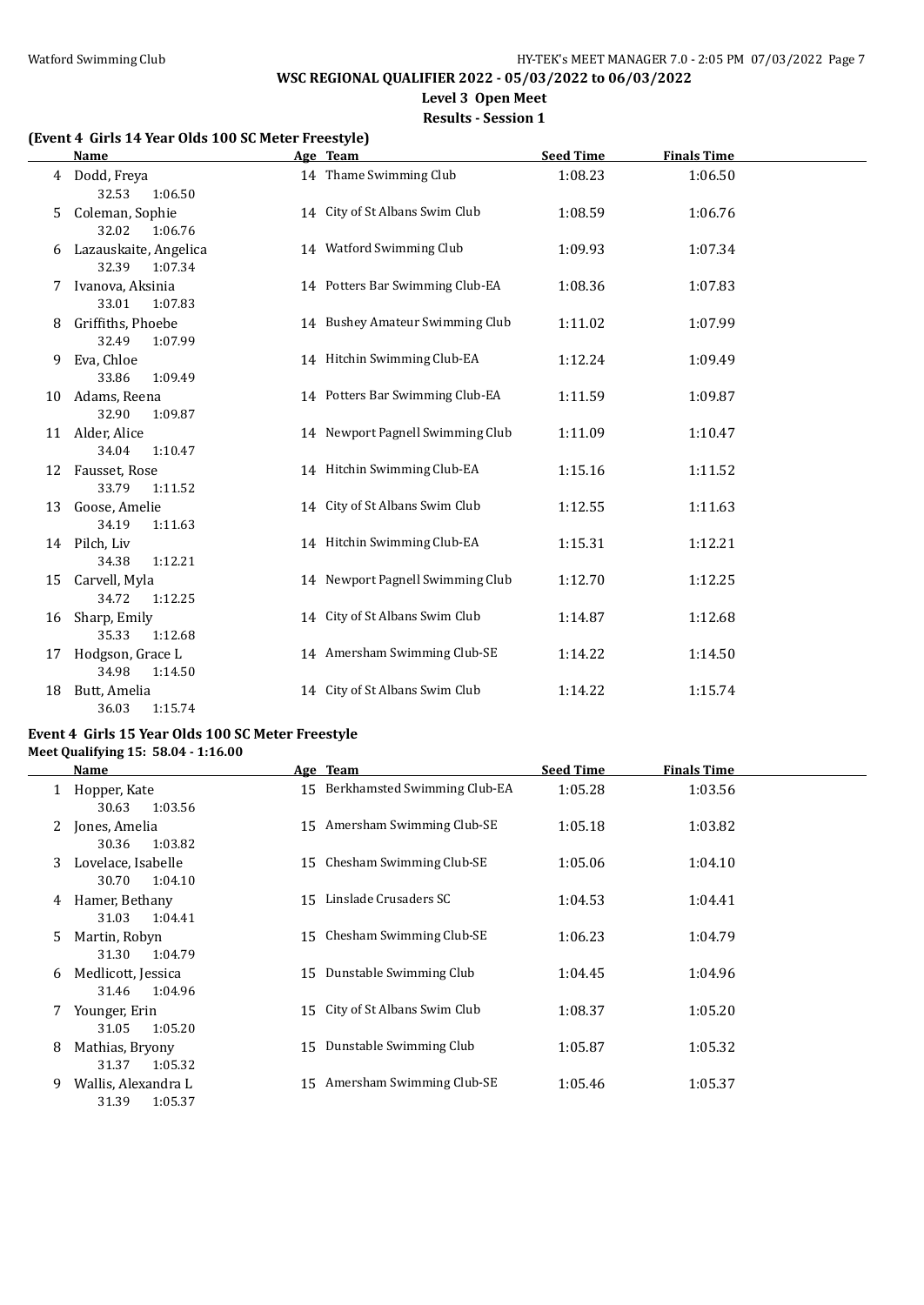**Level 3 Open Meet**

**Results - Session 1**

# **(Event 4 Girls 15 Year Olds 100 SC Meter Freestyle)**

|    | <b>Name</b>                                           |    | Age Team                         | <b>Seed Time</b> | <b>Finals Time</b> |  |
|----|-------------------------------------------------------|----|----------------------------------|------------------|--------------------|--|
|    | 10 Shackell, Maya V<br>31.00<br>1:06.55               |    | 15 Watford Swimming Club         | 1:05.24          | 1:06.55            |  |
|    | 11 Foster, Evita M<br>32.08<br>1:07.60                |    | 15 Potters Bar Swimming Club-EA  | 1:08.59          | 1:07.60            |  |
|    | 12 Stubbs, Olivia R<br>32.91<br>1:07.85               |    | 15 Watford Swimming Club         | 1:10.62          | 1:07.85            |  |
|    | 13 Williams, Talia<br>32.32<br>1:08.01                |    | 15 Tring Swimming Club-EA        | 1:11.65          | 1:08.01            |  |
|    | 14 Black, Ava<br>1:08.13<br>33.30                     |    | 15 City of St Albans Swim Club   | 1:08.38          | 1:08.13            |  |
|    | 15 Billingham, Verity<br>32.42<br>1:08.20             |    | 15 Tring Swimming Club-EA        | 1:07.50          | 1:08.20            |  |
|    | 16 Dolton, Katrina<br>32.52<br>1:08.22                |    | 15 Tring Swimming Club-EA        | 1:10.35          | 1:08.22            |  |
| 17 | Mckechnie, Beth H<br>32.73<br>1:08.35                 |    | 15 Amersham Swimming Club-SE     | 1:08.75          | 1:08.35            |  |
| 18 | Shine, Autumn R<br>32.79<br>1:08.42                   |    | 15 Potters Bar Swimming Club-EA  | 1:09.45          | 1:08.42            |  |
|    | 19 Nickless, Elizabeth<br>32.23<br>1:09.09            |    | 15 Chesham Swimming Club-SE      | 1:09.53          | 1:09.09            |  |
|    | 20 Jones, Esme R<br>33.34<br>1:09.58                  |    | 15 Amersham Swimming Club-SE     | 1:07.37          | 1:09.58            |  |
|    | 21 Kilby, Louisa<br>33.10<br>1:09.78                  |    | 15 Newport Pagnell Swimming Club | 1:10.35          | 1:09.78            |  |
|    | 22 Ingram, Keira-Mae<br>32.74<br>1:10.22              |    | 15 Hemel Hempstead SC            | 1:07.91          | 1:10.22            |  |
|    | 23 Khanore, Nyasa P<br>33.48<br>1:10.62               |    | 15 Amersham Swimming Club-SE     | 1:10.91          | 1:10.62            |  |
|    | 24 Palmer, Loralie B<br>34.54<br>1:10.79              |    | 15 Watford Swimming Club         | 1:10.98          | 1:10.79            |  |
|    | 25 Ball, Grace<br>33.71<br>1:10.93                    |    | 15 Bushey Amateur Swimming Club  | 1:10.06          | 1:10.93            |  |
|    | 26 Maslen-Wollington, Mia E<br>34.44<br>1:10.96       |    | 15 Berkhamsted Swimming Club-EA  | 1:12.80          | 1:10.96            |  |
|    | 27 Eva, Sophie C<br>33.39<br>1:11.19                  |    | 15 Hitchin Swimming Club-EA      | 1:12.31          | 1:11.19            |  |
|    | 28 Hodgkinson, Chloe<br>34.39<br>1:11.89              |    | 15 Watford Swimming Club         | 1:11.70          | 1:11.89            |  |
| 29 | Robinson, India<br>35.03<br>1:12.05                   |    | 15 Hitchin Swimming Club-EA      | 1:13.99          | 1:12.05            |  |
| 30 | Dye, Florence<br>34.54<br>1:12.60                     | 15 | Verulam Swim Club-EA             | 1:13.87          | 1:12.60            |  |
| 31 | <b>Bradley, Sophie</b><br>34.74<br>1:13.46            | 15 | Tring Swimming Club-EA           | 1:11.99          | 1:13.46            |  |
| 32 | Sharma, Koyal<br>35.50<br>1:15.41                     | 15 | Amersham Swimming Club-SE        | 1:14.50          | 1:15.41            |  |
|    | Gomez Pavon, Gaby<br>4.4 Start before starting signal |    | 15 Potters Bar Swimming Club-EA  | 1:01.06          | DQ                 |  |
|    | 28.87<br><b>DQ</b>                                    |    |                                  |                  |                    |  |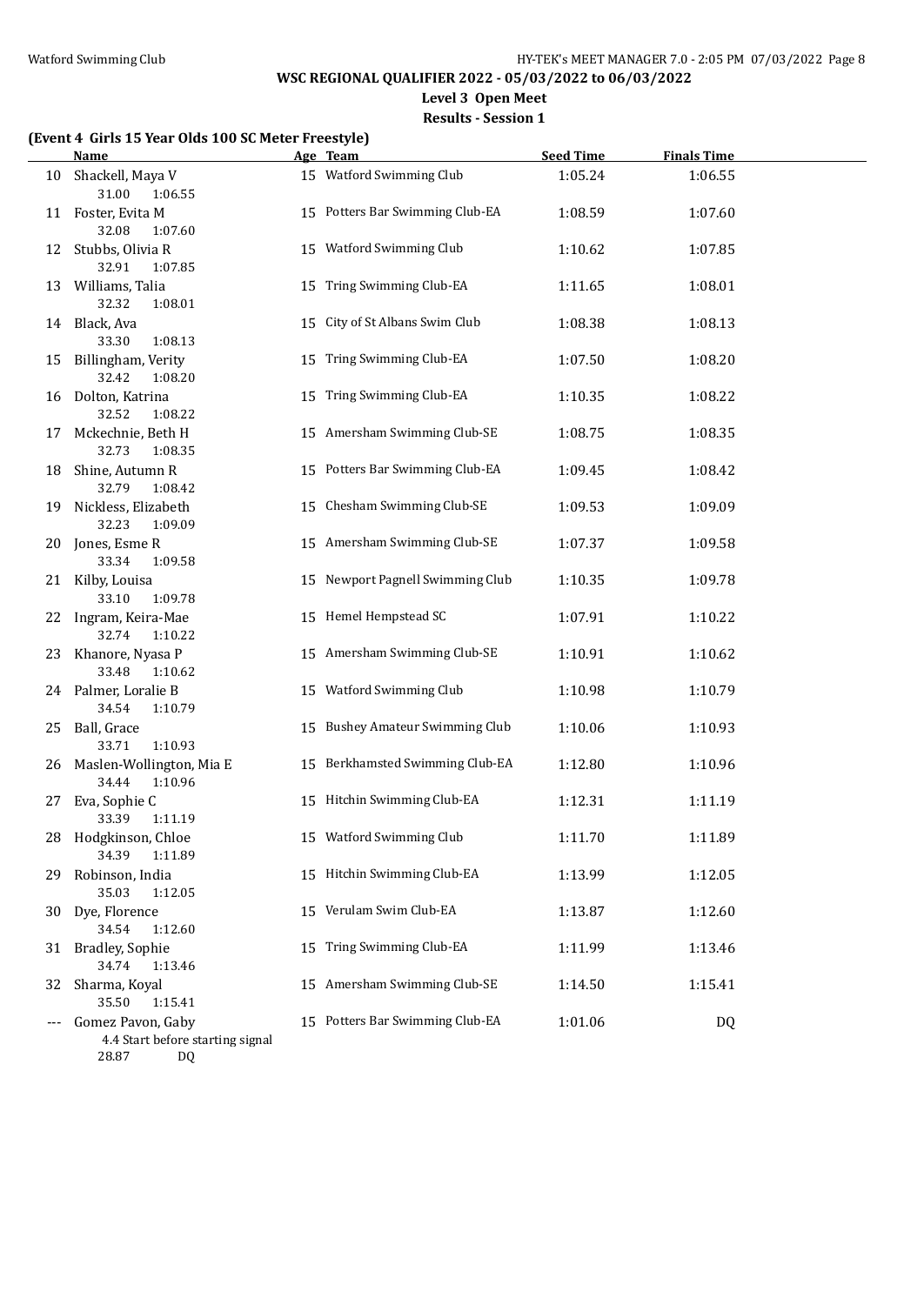**Level 3 Open Meet**

# **Results - Session 1**

## **Event 4 Girls 16 & Over 100 SC Meter Freestyle Meet Qualifying 16&O: 56.84 - 1:13.70**

|      | <b>Name</b>                                                        |    | Age Team                            | <b>Seed Time</b> | <b>Finals Time</b> |  |
|------|--------------------------------------------------------------------|----|-------------------------------------|------------------|--------------------|--|
|      | 1 Powell-Tuck, Tilly<br>28.93<br>1:00.72                           |    | 17 Chesham Swimming Club-SE         | 1:01.18          | 1:00.72            |  |
| 2    | King, Lucy M<br>29.96<br>1:01.74                                   |    | 19 Hitchin Swimming Club-EA         | 1:01.84          | 1:01.74            |  |
| 3    | Thompson, Evie<br>30.08<br>1:02.65                                 |    | 17 Hitchin Swimming Club-EA         | 1:02.85          | 1:02.65            |  |
|      | 4 Presland, Emily<br>30.70<br>1:02.92                              |    | 20 Bushey Amateur Swimming Club     | 1:03.50          | 1:02.92            |  |
| 5.   | Brooke, Hannah<br>30.46<br>1:03.32                                 | 17 | City of St Albans Swim Club         | 1:02.76          | 1:03.32            |  |
|      | 6 Yeo, Rosie C<br>30.40<br>1:03.53                                 |    | 17 Amersham Swimming Club-SE        | 1:03.38          | 1:03.53            |  |
|      | 7 Park, Lucy M<br>30.60<br>1:04.38                                 |    | 26 Watford Swimming Club            | 1:01.74          | 1:04.38            |  |
|      | 8 Hine, Caitlin S<br>31.22<br>1:04.48                              |    | 19 Watford Swimming Club            | 1:04.87          | 1:04.48            |  |
|      | 9 Clark, Sophie E<br>31.48<br>1:04.59                              |    | 18 Hitchin Swimming Club-EA         | 1:04.23          | 1:04.59            |  |
|      | 10 Moren, Tamsin<br>30.71<br>1:04.72                               |    | 17 Berkhamsted Swimming Club-EA     | 1:03.03          | 1:04.72            |  |
|      | 11 O'Meara, Niamh C                                                |    | 16 Watford Swimming Club            | 1:05.88          | 1:04.74            |  |
|      | 30.83<br>1:04.74<br>12 Horlock, Lucy F<br>30.97<br>1:04.82         |    | 17 Amersham Swimming Club-SE        | 1:04.01          | 1:04.82            |  |
|      | 13 Dolton, Isabella                                                |    | 16 Tring Swimming Club-EA           | 1:06.56          | 1:05.22            |  |
|      | 30.82<br>1:05.22<br>14 Eva, Ellie                                  |    | 18 Hitchin Swimming Club-EA         | 1:05.65          | 1:05.43            |  |
|      | 31.35<br>1:05.43<br>15 Castello-Cortes, Amanda<br>31.77<br>1:05.51 |    | 16 Amersham Swimming Club-SE        | 1:06.76          | 1:05.51            |  |
|      | 16 Quarman, Zoe<br>31.58<br>1:06.26                                |    | 16 Leighton Buzzard Swimming Club   | 1:04.46          | 1:06.26            |  |
|      | 17 Worley, Megan A<br>32.10<br>1:06.75                             |    | 16 Watford Swimming Club            | 1:06.58          | 1:06.75            |  |
|      | 18 Brown, Evie D<br>1:06.79<br>32.40                               |    | 17 Watford Swimming Club            | 1:07.86          | 1:06.79            |  |
|      | 19 Warne, Jess<br>32.34<br>1:07.22                                 |    | 17 Watford Swimming Club            | 1:06.75          | 1:07.22            |  |
| 20   | Chaplin, Bel<br>31.74<br>1:07.80                                   |    | 17 City of St Albans Swim Club      | 1:08.65          | 1:07.80            |  |
| 21 - | Hadfield, Rosie<br>32.67<br>1:07.92                                |    | 16 Verulam Swim Club-EA             | 1:07.71          | 1:07.92            |  |
| 22   | Condon, Zoe L<br>33.16<br>1:08.19                                  |    | 16 Verulam Swim Club-EA             | 1:07.58          | 1:08.19            |  |
| 23   | Kirwan, Rebecca<br>32.59<br>1:08.35                                | 17 | <b>Bushey Amateur Swimming Club</b> | 1:07.78          | 1:08.35            |  |
|      | 24 Ferguson, Laura<br>32.29<br>1:08.61                             |    | 16 Amersham Swimming Club-SE        | 1:07.80          | 1:08.61            |  |
| 25   | Griffiths, Abbie<br>33.15<br>1:10.04                               |    | 16 Bushey Amateur Swimming Club     | 1:10.69          | 1:10.04            |  |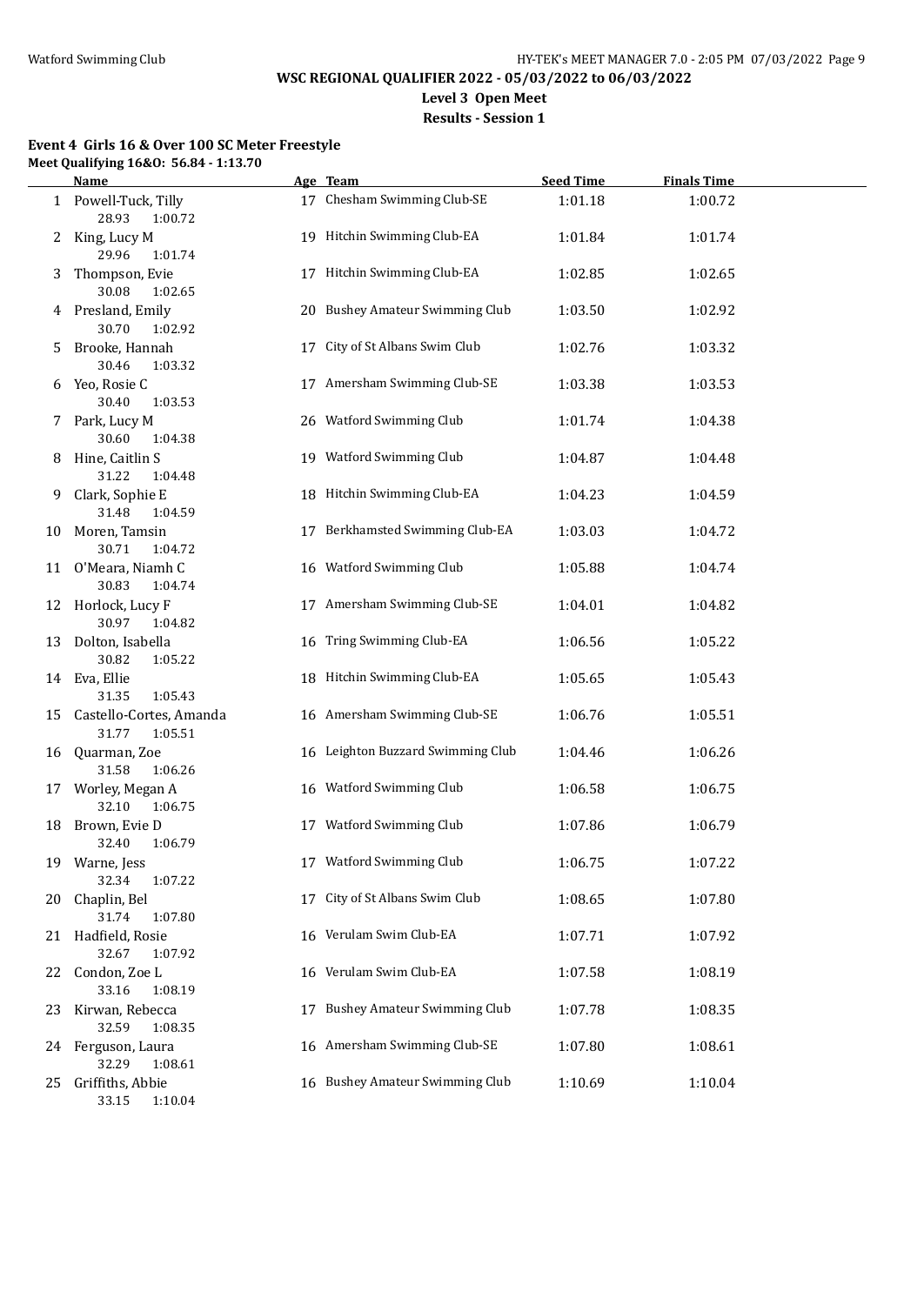**Level 3 Open Meet**

**Results - Session 1**

#### **(Event 4 Girls 16 & Over 100 SC Meter Freestyle)**

|    | <b>Name</b>                          |    | Age Team                          | <b>Seed Time</b> | <b>Finals Time</b> |  |
|----|--------------------------------------|----|-----------------------------------|------------------|--------------------|--|
| 26 | Sellars, Charlie<br>1:11.30<br>34.22 |    | 18 Leighton Buzzard Swimming Club | 1:12.62          | 1:11.30            |  |
| 27 | Alderson, Skylar<br>35.02<br>1:11.41 |    | 16 Dunstable Swimming Club        | 1:12.80          | 1:11.41            |  |
| 28 | Medlicott, Chloe<br>34.22<br>1:11.46 | 17 | Dunstable Swimming Club           | 1:07.70          | 1:11.46            |  |

#### **Event 5 Boys 11 Year Olds 100 SC Meter Breaststroke**

**Meet Qualifying 11: 1:21.87 - 1:58.50**

| Name             | Age Team                | <b>Seed Time</b> | <b>Finals Time</b> |  |
|------------------|-------------------------|------------------|--------------------|--|
| Fenwick, Tommy   | 11 Verulam Swim Club-EA | 1:42.89          | 1:38.81            |  |
| 1:38.81<br>45.44 |                         |                  |                    |  |

#### **Event 5 Boys 12 Year Olds 100 SC Meter Breaststroke Meet Qualifying 12: 1:16.87 - 1:51.90**

| <b>Name</b>                                |    | Age Team                          | <b>Seed Time</b> | <b>Finals Time</b> |  |
|--------------------------------------------|----|-----------------------------------|------------------|--------------------|--|
| Martin, Arthur<br>1<br>42.52<br>1:29.99    |    | 12 Chesham Swimming Club-SE       | 1:35.17          | 1:29.99            |  |
| Rogers, William<br>2<br>1:33.81<br>44.50   |    | 12 Hemel Hempstead SC             | 1:37.29          | 1:33.81            |  |
| Talbot, Daniel<br>3<br>44.82<br>1:34.81    |    | 12 Leighton Buzzard Swimming Club | 1:37.57          | 1:34.81            |  |
| Highsted, Charlie<br>4<br>1:37.85<br>47.21 | 12 | Hemel Hempstead SC                | 1:39.51          | 1:37.85            |  |
| Hallam, James A<br>5.<br>46.46<br>1:39.83  |    | 12 Harpenden Swimming Club        | 1:44.26          | 1:39.83            |  |
| Gatehouse, Archie<br>6<br>48.01<br>1:41.11 |    | 12 Newport Pagnell Swimming Club  | 1:50.54          | 1:41.11            |  |
| Prabhu, Anirudh<br>7<br>46.93<br>1:41.37   |    | 12 Watford Swimming Club          | 1:49.25          | 1:41.37            |  |
| Lyons, Will G<br>8<br>50.84<br>1:46.80     | 12 | Watford Swimming Club             | 1:48.62          | 1:46.80            |  |
| Duncan, Alexander<br>9<br>1:53.27<br>52.67 | 12 | Verulam Swim Club-EA              | 1:50.87          | 1:53.27            |  |

#### **Event 5 Boys 13 Year Olds 100 SC Meter Breaststroke Meet Qualifying 13: 1:12.74 - 1:40.10**

|    | Name                                 |     | Age Team                      | <b>Seed Time</b> | <b>Finals Time</b> |
|----|--------------------------------------|-----|-------------------------------|------------------|--------------------|
| 1  | Walters, Max<br>1:21.35<br>38.82     |     | 13 Hemel Hempstead SC         | 1:24.70          | 1:21.35            |
| 2  | Chan, Karson<br>39.18<br>1:22.68     | 13  | Verulam Swim Club-EA          | 1:32.49          | 1:22.68            |
| 3  | Railton, Charlie<br>39.04<br>1:24.67 |     | 13 Amersham Swimming Club-SE  | 1:25.37          | 1:24.67            |
| 4  | Harris, Will J<br>40.68<br>1:28.54   | 13  | Watford Swimming Club         | 1:31.57          | 1:28.54            |
| 5. | Dalkin, James<br>1:28.79<br>42.07    | 13  | Amersham Swimming Club-SE     | 1:37.75          | 1:28.79            |
| 6  | Patel, Kabir<br>1:31.53<br>42.49     | 13. | Potters Bar Swimming Club-EA  | 1:32.20          | 1:31.53            |
|    | Zolyan, Mika<br>1:32.26<br>44.09     | 13  | Newport Pagnell Swimming Club | 1:34.96          | 1:32.26            |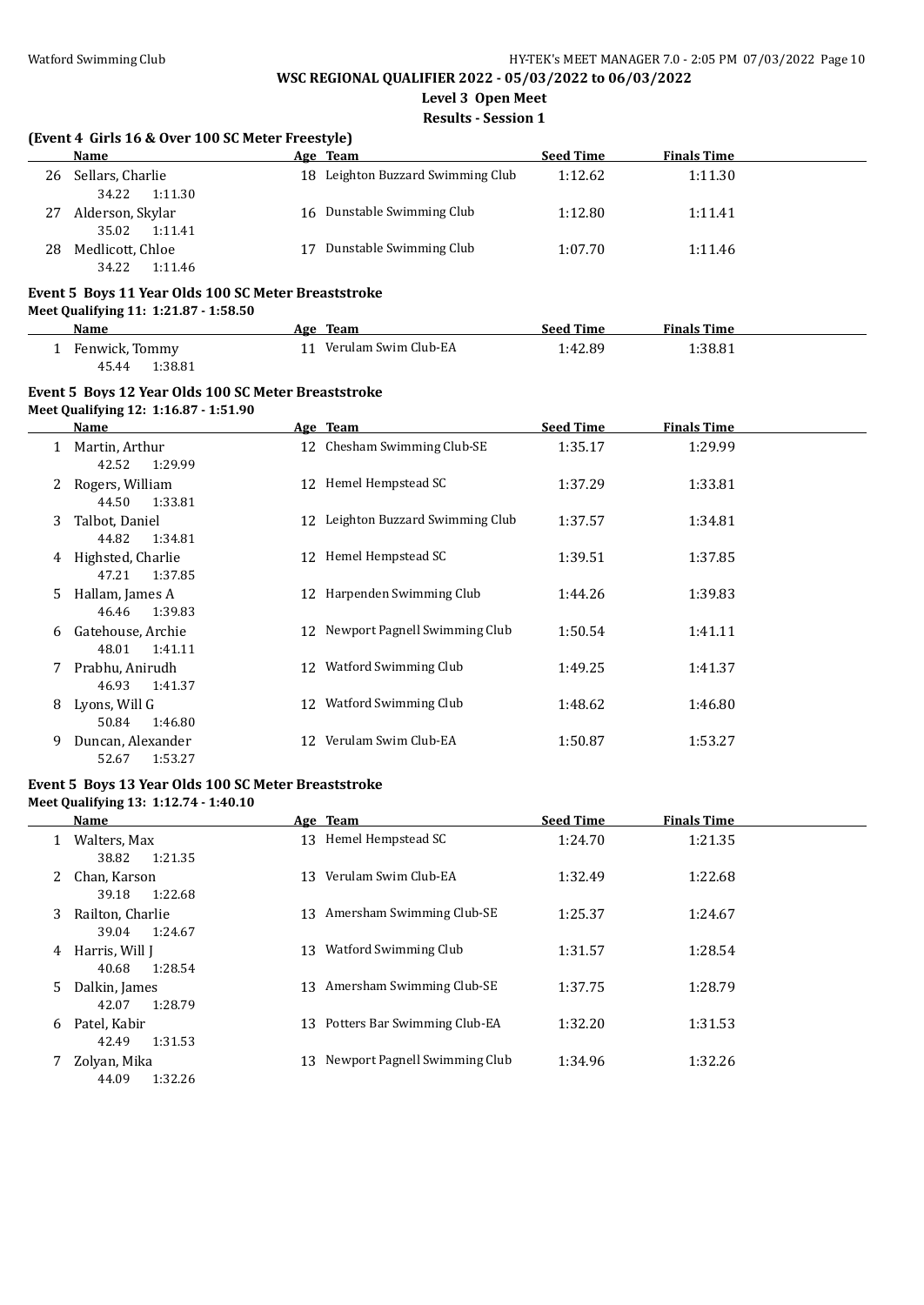**Level 3 Open Meet**

**Results - Session 1**

## **(Event 5 Boys 13 Year Olds 100 SC Meter Breaststroke)**

|    | <b>Name</b>                          |      | Age Team                  | <b>Seed Time</b> | <b>Finals Time</b> |
|----|--------------------------------------|------|---------------------------|------------------|--------------------|
| 8  | Bansaghi, Peter<br>1:33.87<br>44.07  | 13.  | Watford Swimming Club     | 1:39.16          | 1:33.87            |
|    | Lovatt, George W<br>1:37.56<br>45.30 | 13 - | Watford Swimming Club     | 1:38.25          | 1:37.56            |
| 10 | Howlett, Max W<br>1:39.31<br>46.51   | 13 - | Amersham Swimming Club-SE | 1:36.03          | 1:39.31            |

#### **Event 5 Boys 14 Year Olds 100 SC Meter Breaststroke**

**Meet Qualifying 14: 1:11.20 - 1:32.10**

|   | Name                                                    | Age Team                        | <b>Seed Time</b> | <b>Finals Time</b> |  |
|---|---------------------------------------------------------|---------------------------------|------------------|--------------------|--|
|   | Bosianu, Calin                                          | 14 Hemel Hempstead SC           | 1:15.17          | 1:15.63            |  |
|   | 35.37<br>1:15.63<br>Gibson, James                       | 14 Hemel Hempstead SC           | 1:21.85          | 1:20.04            |  |
| 3 | 1:20.04<br>37.14<br>Chaplin, Oscar                      | 14 City of St Albans Swim Club  | 1:20.10          | 1:20.44            |  |
| 4 | 1:20.44<br>37.66<br>Ingram, Ryan                        | 14 Hemel Hempstead SC           | 1:24.61          | 1:24.07            |  |
| 5 | 1:24.07<br>39.01<br>Gill. Alban                         | 14 City of St Albans Swim Club  | 1:27.70          | 1:24.14            |  |
| 6 | 1:24.14<br>39.76<br>Traill, Cameron<br>1:25.25<br>38.63 | 14 Amersham Swimming Club-SE    | 1:24.14          | 1:25.25            |  |
|   | Jennings, Matthew E.                                    | 14 Harpenden Swimming Club      | 1:30.55          | 1:25.36            |  |
| 8 | 1:25.36<br>40.13<br>O'Donnell, Barney                   | 14 Bushey Amateur Swimming Club | 1:28.62          | 1:25.50            |  |
| 9 | 1:25.50<br>40.88<br>Tang, Nathan K<br>1:26.39<br>40.16  | 14 Harpenden Swimming Club      | 1:29.19          | 1:26.39            |  |

#### **Event 5 Boys 15 Year Olds 100 SC Meter Breaststroke Meet Qualifying 15: 1:10.45 - 1:30.00**

|    | Name                                         |    | Age Team                     | <b>Seed Time</b> | <b>Finals Time</b> |
|----|----------------------------------------------|----|------------------------------|------------------|--------------------|
| 1  | Howard, Ethan<br>1:11.86<br>34.38            | 15 | Potters Bar Swimming Club-EA | 1:11.50          | 1:11.86            |
| 2  | Taggart, Ben D<br>1:13.05<br>34.68           | 15 | Watford Swimming Club        | 1:13.99          | 1:13.05            |
| 3  | Gill, Jeffrey N<br>36.51<br>1:17.27          | 15 | Watford Swimming Club        | 1:20.48          | 1:17.27            |
| 4  | Smith, Sebastien<br>1:20.54<br>37.11         | 15 | Chesham Swimming Club-SE     | 1:22.72          | 1:20.54            |
| 5. | Ball, Alexander<br>1:20.94<br>38.08          | 15 | Potters Bar Swimming Club-EA | 1:22.04          | 1:20.94            |
| 6  | Basantes Campos, Freddie<br>37.93<br>1:21.50 | 15 | City of St Albans Swim Club  | 1:22.99          | 1:21.50            |
|    | Morley, Luke<br>1:23.98<br>39.82             | 15 | Hitchin Swimming Club-EA     | 1:25.94          | 1:23.98            |
| 8  | Maher, Thomas<br>1:25.80<br>37.96            | 15 | City of St Albans Swim Club  | 1:25.73          | 1:25.80            |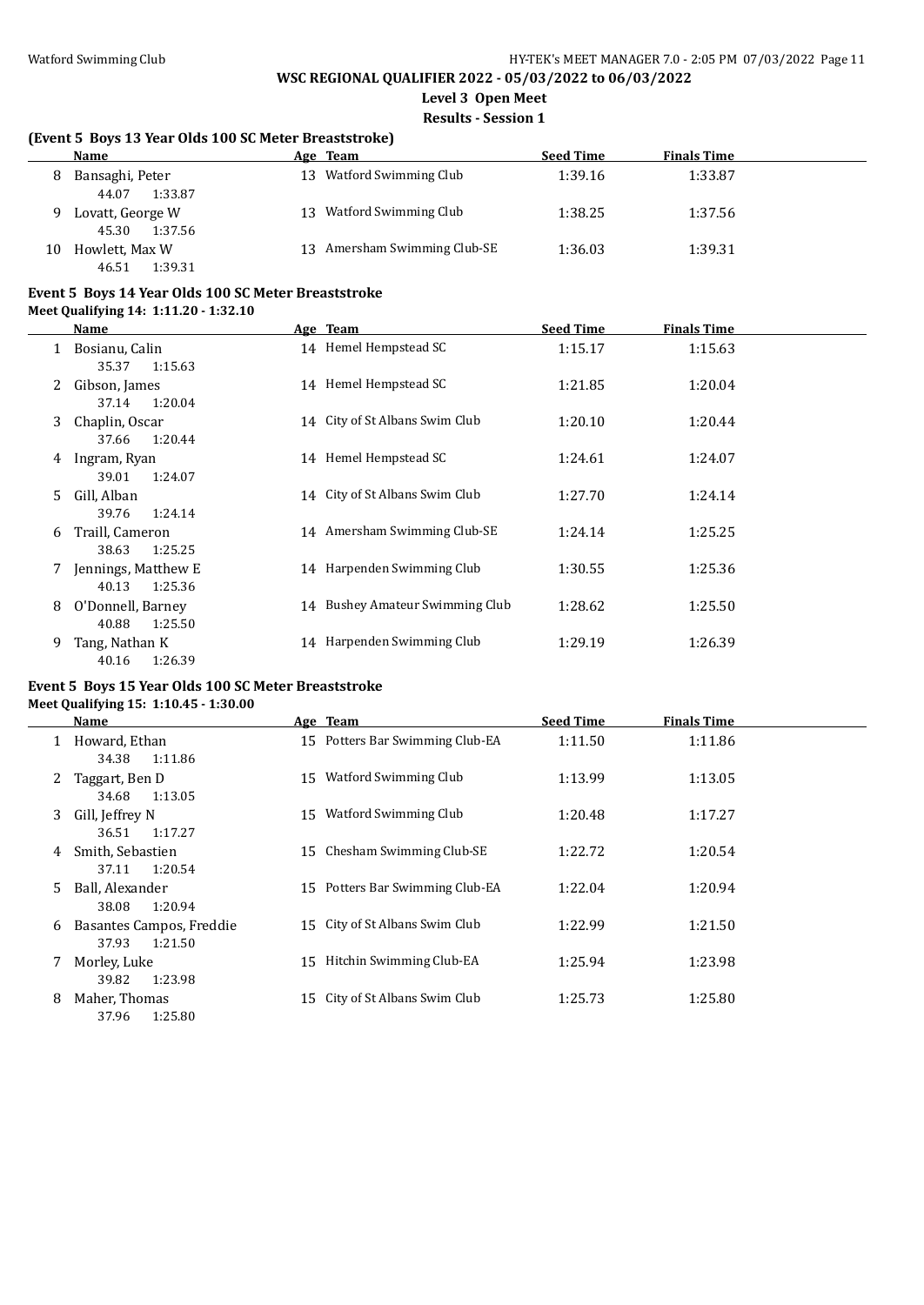**Level 3 Open Meet**

**Results - Session 1**

#### **Event 5 Boys 16 & Over 100 SC Meter Breaststroke Meet Qualifying 16&O: 1:02.16 - 1:26.40**

|    | <b>Name</b>                                       |    | Age Team                        | <b>Seed Time</b> | <b>Finals Time</b> |  |
|----|---------------------------------------------------|----|---------------------------------|------------------|--------------------|--|
|    | 1 Flynn, Luke J<br>30.21<br>1:06.42               |    | 17 Watford Swimming Club        | 1:08.36          | 1:06.42            |  |
| 2  | Mead, Sam<br>31.31<br>1:08.96                     |    | 20 Linslade Crusaders SC        | 1:10.10          | 1:08.96            |  |
|    | 3 Lovelock, George<br>32.68<br>1:10.18            |    | 17 Hitchin Swimming Club-EA     | 1:11.78          | 1:10.18            |  |
|    | 4 Mead, Billy<br>33.46<br>1:11.70                 |    | 17 Linslade Crusaders SC        | 1:13.20          | 1:11.70            |  |
| 5. | Cornwell, Noah<br>32.80<br>1:11.89                |    | 18 Potters Bar Swimming Club-EA | 1:10.30          | 1:11.89            |  |
|    | 6 Tembra, Andrew<br>33.66<br>1:12.24              |    | 16 City of St Albans Swim Club  | 1:12.74          | 1:12.24            |  |
|    | 7 Buckley, William<br>1:12.88<br>33.64            |    | 16 Watford Swimming Club        | 1:16.08          | 1:12.88            |  |
|    | 8 Twyford, Alex<br>33.36<br>1:13.02               |    | 16 Bushey Amateur Swimming Club | 1:14.34          | 1:13.02            |  |
|    | 9 Presland, William<br>1:13.08<br>34.14           |    | 17 Bushey Amateur Swimming Club | 1:12.25          | 1:13.08            |  |
|    | 10 Krasniqi, Arian J<br>34.14<br>1:13.49          |    | 16 Watford Swimming Club        | 1:12.12          | 1:13.49            |  |
|    | 11 Adams, Kai<br>34.06<br>1:13.93                 |    | 16 Potters Bar Swimming Club-EA | 1:15.11          | 1:13.93            |  |
|    | 12 Taverner, Charlie<br>33.35<br>1:15.30          |    | 17 Bushey Amateur Swimming Club | 1:12.71          | 1:15.30            |  |
|    | 13 Renton, James<br>34.66<br>1:15.87              |    | 16 Potters Bar Swimming Club-EA | 1:16.57          | 1:15.87            |  |
|    | 14 Soloman, Oliver<br>35.00<br>1:15.94            |    | 16 Tring Swimming Club-EA       | 1:15.96          | 1:15.94            |  |
|    | 15 Ventress, Charlie S<br>35.61<br>1:17.12        |    | 16 Amersham Swimming Club-SE    | 1:14.92          | 1:17.12            |  |
|    | 16 Hooper, Thomas<br>36.10<br>1:17.56             |    | 17 City of St Albans Swim Club  | 1:15.50          | 1:17.56            |  |
|    | 17 Patrick, Jack<br>35.98<br>1:18.17              |    | 16 Potters Bar Swimming Club-EA | 1:21.18          | 1:18.17            |  |
|    | 18 Kovar, Patrick<br>37.00<br>1:20.01             |    | 18 Watford Swimming Club        | 1:19.61          | 1:20.01            |  |
| 19 | Sharma, Manik<br>38.13<br>1:21.58                 |    | 17 Amersham Swimming Club-SE    | 1:19.47          | 1:21.58            |  |
| 20 | Martell, Luke<br>38.69<br>1:22.19                 |    | 16 Potters Bar Swimming Club-EA | 1:23.54          | 1:22.19            |  |
|    | 21 Monks, James<br>38.71<br>1:22.66               |    | 16 Tring Swimming Club-EA       | 1:23.19          | 1:22.66            |  |
| 22 | Whelan, Max<br>39.40<br>1:23.74                   | 16 | Verulam Swim Club-EA            | 1:25.49          | 1:23.74            |  |
| 23 | Twining, Joshua<br>39.90<br>1:25.08               | 18 | Verulam Swim Club-EA            | 1:24.04          | 1:25.08            |  |
|    | Event 6 Girls 10 Year Olds 50 SC Meter Backstroke |    |                                 |                  |                    |  |
|    | Meet Qualifying 10: 36.71 - 54.50<br>Name         |    | Age Team                        | <b>Seed Time</b> | <b>Finals Time</b> |  |
|    | 1 Cowie, Isabelle G                               |    | 10 Watford Swimming Club        | 46.95            | 44.91              |  |
|    |                                                   |    |                                 |                  |                    |  |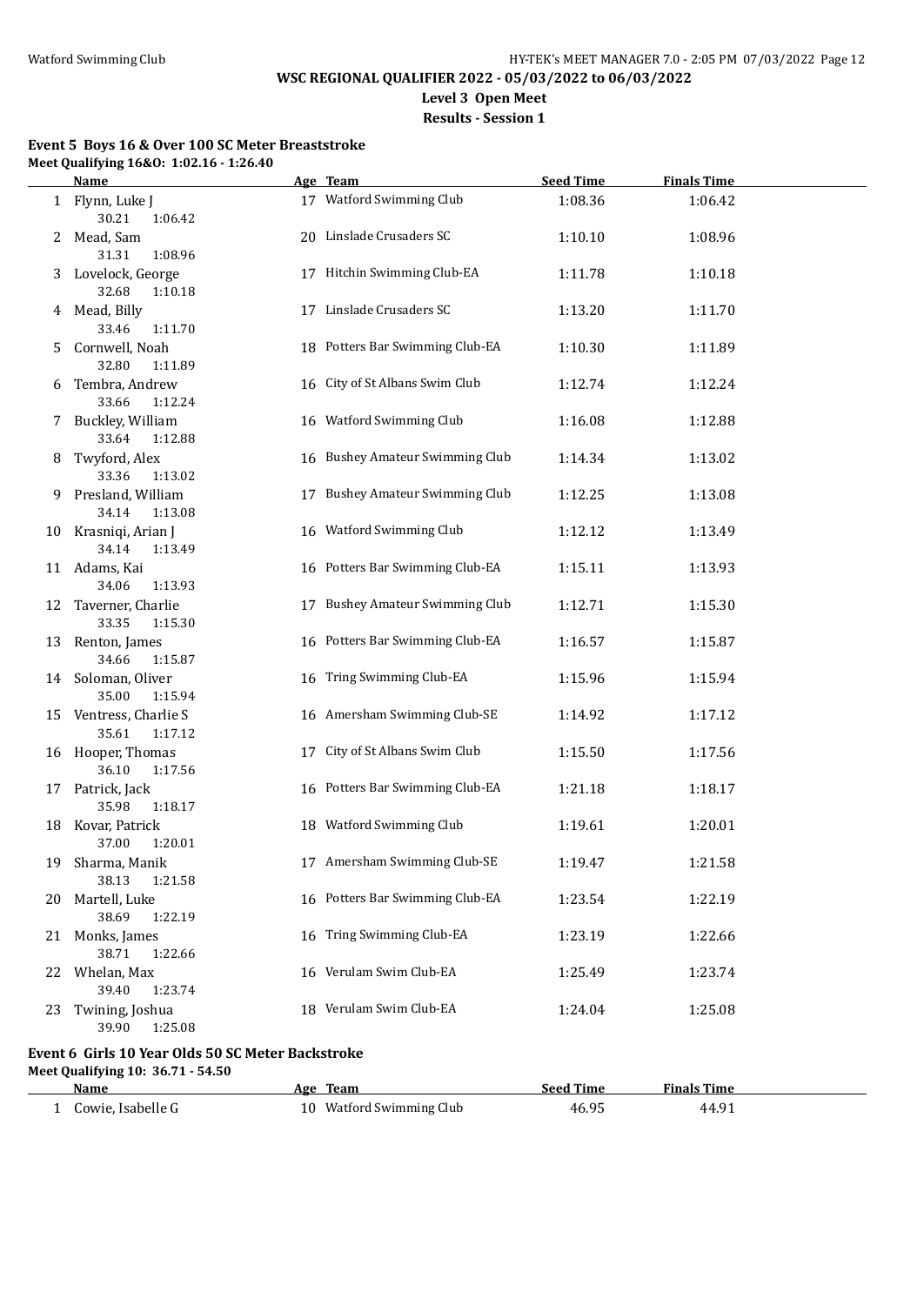**Level 3 Open Meet**

### **Results - Session 1**

## **(Event 6 Girls 10 Year Olds 50 SC Meter Backstroke)**

| Name                                                                                   |    |                               | <b>Seed Time</b>                                         | <b>Finals Time</b>                                                                        |  |  |  |  |  |
|----------------------------------------------------------------------------------------|----|-------------------------------|----------------------------------------------------------|-------------------------------------------------------------------------------------------|--|--|--|--|--|
| Stewart, Charlotte                                                                     |    | City of St Albans Swim Club   | 50.74                                                    | 45.76                                                                                     |  |  |  |  |  |
| Event 6 Girls 11 Year Olds 50 SC Meter Backstroke<br>Meet Qualifying 11: 34.01 - 52.70 |    |                               |                                                          |                                                                                           |  |  |  |  |  |
| Name                                                                                   |    |                               | <b>Seed Time</b>                                         | <b>Finals Time</b>                                                                        |  |  |  |  |  |
| King, Heidi                                                                            | 11 | Hemel Hempstead SC            | 47.48                                                    | 42.49                                                                                     |  |  |  |  |  |
| Hannam, Matilda                                                                        | 11 | Newport Pagnell Swimming Club | 44.22                                                    | 43.30                                                                                     |  |  |  |  |  |
| Scott, Jasmine                                                                         | 11 | City of St Albans Swim Club   | 46.90                                                    | 43.34                                                                                     |  |  |  |  |  |
| Holland, Niamh S                                                                       | 11 | Hitchin Swimming Club-EA      | 45.17                                                    | 43.67                                                                                     |  |  |  |  |  |
| Meyler, Emily K                                                                        | 11 | Watford Swimming Club         | 47.97                                                    | 44.11                                                                                     |  |  |  |  |  |
| McEwen, Jemma                                                                          | 11 | Berkhamsted Swimming Club-EA  | 45.08                                                    | 45.03                                                                                     |  |  |  |  |  |
| Wilson, Aanya                                                                          | 11 | Watford Swimming Club         | 47.31                                                    | 45.39                                                                                     |  |  |  |  |  |
| Whiting, Violet                                                                        | 11 | City of St Albans Swim Club   | 48.21                                                    | 47.31                                                                                     |  |  |  |  |  |
| Randall, Darcey L                                                                      | 11 | Watford Swimming Club         | 47.80                                                    | 47.51                                                                                     |  |  |  |  |  |
| Kirby, Cleo                                                                            | 11 | Watford Swimming Club         | 51.06                                                    | 47.60                                                                                     |  |  |  |  |  |
| Makarewicz, Alanna                                                                     | 11 | Hemel Hempstead SC            | 50.83                                                    | 48.71                                                                                     |  |  |  |  |  |
| Bahl, Anaya                                                                            | 11 | City of St Albans Swim Club   | 51.97                                                    | 52.50                                                                                     |  |  |  |  |  |
| Findley, Grace                                                                         | 11 | Amersham Swimming Club-SE     | 40.16                                                    | X38.02                                                                                    |  |  |  |  |  |
| Butt, Sophia                                                                           | 11 | City of St Albans Swim Club   | 51.46                                                    | DQ                                                                                        |  |  |  |  |  |
|                                                                                        |    |                               |                                                          |                                                                                           |  |  |  |  |  |
| James, Isabel E                                                                        |    |                               | 51.66                                                    | DQ                                                                                        |  |  |  |  |  |
|                                                                                        |    |                               | Age Team<br>10<br>Age Team<br>11 Harpenden Swimming Club | 6.4 More than one single or double simultaneous arm pull used to initiate the turn or not |  |  |  |  |  |

6.4 Not on the back when leaving the wall

# **Event 6 Girls 12 Year Olds 50 SC Meter Backstroke**

|     | <b>Name</b>                               |    | Age Team                                                                                  | <b>Seed Time</b> | <b>Finals Time</b> |  |
|-----|-------------------------------------------|----|-------------------------------------------------------------------------------------------|------------------|--------------------|--|
|     | Hayes, Scarlett                           |    | 12 Amersham Swimming Club-SE                                                              | 38.43            | 36.78              |  |
| 2   | Tinnirello, Valentina                     | 12 | Potters Bar Swimming Club-EA                                                              | 38.55            | 38.41              |  |
| 3   | Awdry, Poppy A                            | 12 | Berkhamsted Swimming Club-EA                                                              | 40.55            | 39.72              |  |
|     | Butcher, Sienna                           |    | 12 Amersham Swimming Club-SE                                                              | 40.32            | 40.13              |  |
| 5   | Jubb, Daisy                               | 12 | City of St Albans Swim Club                                                               | 41.35            | 40.69              |  |
| 6   | Kingham, Amelia                           | 12 | Watford Swimming Club                                                                     | 42.63            | 40.82              |  |
|     | Clinch, Mimi                              | 12 | City of St Albans Swim Club                                                               | 41.92            | 40.86              |  |
| 8   | Roberton, Tehya                           | 12 | City of St Albans Swim Club                                                               | 44.75            | 41.31              |  |
| 9   | Hopkins, Bethany S                        | 12 | Harpenden Swimming Club                                                                   | 42.57            | 41.52              |  |
| 10  | Borhara, Maiya                            | 12 | Watford Swimming Club                                                                     | 44.77            | 43.30              |  |
| 11  | Hehir, Isla                               | 12 | Watford Swimming Club                                                                     | 46.94            | 43.55              |  |
| 12  | McDonnell, Riley                          | 12 | Berkhamsted Swimming Club-EA                                                              | 47.59            | 43.95              |  |
| 13  | Hooper, Emily                             | 12 | City of St Albans Swim Club                                                               | 48.09            | 44.40              |  |
| 14  | Robinson, Regan                           | 12 | Hitchin Swimming Club-EA                                                                  | 44.38            | 44.50              |  |
| 15  | Baylis, Tabitha                           | 12 | City of St Albans Swim Club                                                               | 46.27            | 44.78              |  |
| 16  | Odor, Sandra                              | 12 | Potters Bar Swimming Club-EA                                                              | 48.03            | 45.47              |  |
| 17  | Sanders, Eloise S                         | 12 | Harpenden Swimming Club                                                                   | 46.94            | 47.15              |  |
| --- | Ciaburro, Ruby                            | 12 | Watford Swimming Club                                                                     | 41.46            | X41.39             |  |
|     | Kelly, Maja                               |    | 12 Hemel Hempstead SC                                                                     | 41.89            | DQ                 |  |
|     | 6.4 Not on the back when leaving the wall |    |                                                                                           |                  |                    |  |
|     | Claudius, Isabella                        |    | 12 City of St Albans Swim Club                                                            | 47.95            | DQ                 |  |
|     |                                           |    | 6.4 More than one single or double simultaneous arm pull used to initiate the turn or not |                  |                    |  |
|     | McLoughlin, Ella                          |    | 12 Potters Bar Swimming Club-EA                                                           | 40.91            | DQ                 |  |
|     |                                           |    | 6.4 More than one single or double simultaneous arm pull used to initiate the turn or not |                  |                    |  |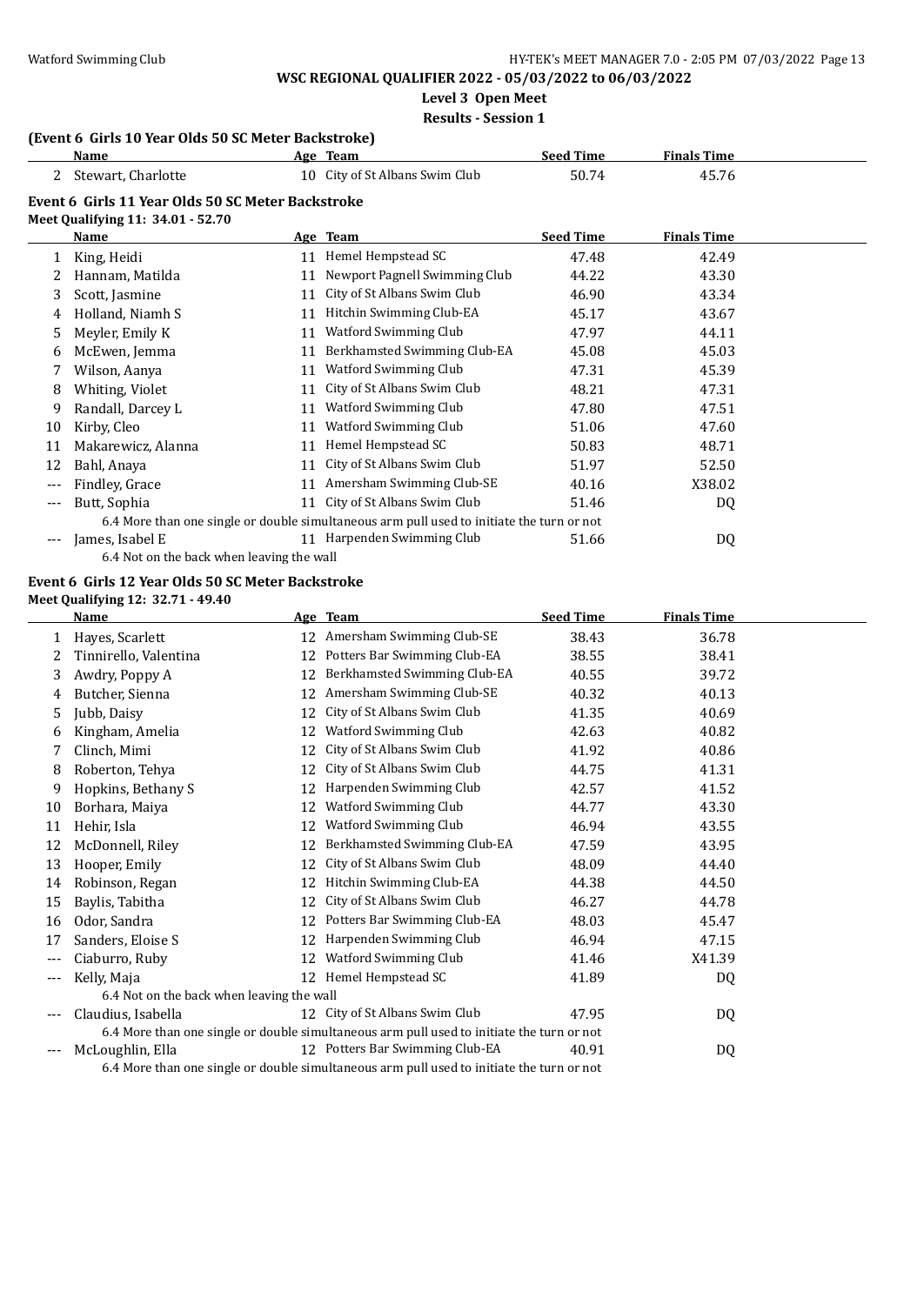**Level 3 Open Meet**

# **Results - Session 1**

#### **Event 6 Girls 13 Year Olds 50 SC Meter Backstroke Meet Qualifying 13: 31.81 - 46.70**

|     | <b>Name</b>          |    | Age Team                                                                                  | <b>Seed Time</b> | <b>Finals Time</b> |
|-----|----------------------|----|-------------------------------------------------------------------------------------------|------------------|--------------------|
| 1   | Jones, Olivia B      |    | 13 Amersham Swimming Club-SE                                                              | 36.00            | 35.62              |
| 2   | Whiting, Libby       | 13 | Linslade Crusaders SC                                                                     | 37.69            | 36.09              |
| 3   | Savage, Isabella     | 13 | Potters Bar Swimming Club-EA                                                              | 36.35            | 36.15              |
| 4   | Flitton, Amber       | 13 | Dunstable Swimming Club                                                                   | 38.00            | 36.24              |
| 5   | Yates, Imogen        | 13 | Amersham Swimming Club-SE                                                                 | 36.58            | 36.40              |
| 6   | Oakes, Jos           | 13 | Leighton Buzzard Swimming Club                                                            | 37.93            | 37.26              |
| 7   | Galloway, Ruthie     | 13 | Thame Swimming Club                                                                       | 38.20            | 37.39              |
| 8   | Tyson, Neve R        | 13 | Amersham Swimming Club-SE                                                                 | 40.02            | 37.45              |
| 9   | Randall, Caelia M    | 13 | Watford Swimming Club                                                                     | 39.21            | 37.54              |
| 10  | Dagdelen, Melike     | 13 | Leighton Buzzard Swimming Club                                                            | 38.57            | 37.67              |
| 11  | Morgan, Sophie       | 13 | Amersham Swimming Club-SE                                                                 | 38.01            | 37.84              |
| 12  | Way, Caitlin         | 13 | Thame Swimming Club                                                                       | 38.26            | 37.95              |
| 13  | Gibb, Emma           | 13 | Newport Pagnell Swimming Club                                                             | 40.91            | 38.73              |
| 14  | Ward, Lydia          | 13 | Newport Pagnell Swimming Club                                                             | 44.29            | 38.97              |
| 15  | Reader, Megan        | 13 | Watford Swimming Club                                                                     | 39.49            | 39.19              |
| 16  | Evason, Summer R     | 13 | Watford Swimming Club                                                                     | 43.69            | 39.75              |
| 17  | Armstrong, Amber L   | 13 | Amersham Swimming Club-SE                                                                 | 41.36            | 39.76              |
| 18  | Armstrong, Grace     | 13 | Dunstable Swimming Club                                                                   | 39.02            | 40.36              |
| 19  | Howlett, Ava N       | 13 | Amersham Swimming Club-SE                                                                 | 41.27            | 40.37              |
| 20  | Kirby, Freya         | 13 | Watford Swimming Club                                                                     | 45.64            | 40.66              |
| 21  | Wilson, Mia          | 13 | Watford Swimming Club                                                                     | 41.90            | 40.83              |
| 22  | Sedgwick, Caroline J | 13 | Harpenden Swimming Club                                                                   | 41.00            | 40.97              |
| 23  | Rai, Samairra L      | 13 | Watford Swimming Club                                                                     | 45.69            | 43.39              |
| 24  | MacGregor, Maya C    | 13 | Tring Swimming Club-EA                                                                    | 45.91            | 43.58              |
| 25  | Coulston, Pippa      | 13 | Tring Swimming Club-EA                                                                    | 45.95            | 44.45              |
| --- | Hook, Isabella       | 13 | Thame Swimming Club                                                                       | 43.13            | DQ                 |
|     |                      |    | 6.4 More than one single or double simultaneous arm pull used to initiate the turn or not |                  |                    |
|     | Wright, Olivia M     |    | 13 Amersham Swimming Club-SE                                                              | 40.60            | DQ                 |
|     |                      |    | 6.4 More than one single or double simultaneous arm pull used to initiate the turn or not |                  |                    |

# **Event 6 Girls 14 Year Olds 50 SC Meter Backstroke**

**Meet Qualifying 14: 30.71 - 42.30**

|    | Name                  |    | Age Team                            | <b>Seed Time</b> | <b>Finals Time</b> |  |
|----|-----------------------|----|-------------------------------------|------------------|--------------------|--|
|    | Cross, Jemima         | 14 | Hitchin Swimming Club-EA            | 35.40            | 34.75              |  |
|    | Coleman, Sophie       | 14 | City of St Albans Swim Club         | 35.17            | 34.81              |  |
| 3  | Janhavi, Janhavi      | 14 | Watford Swimming Club               | 36.02            | 35.32              |  |
| 4  | Lazauskaite, Angelica | 14 | Watford Swimming Club               | 36.17            | 35.34              |  |
| 5  | Carvell, Myla         | 14 | Newport Pagnell Swimming Club       | 37.02            | 35.74              |  |
| 6  | Alder, Alice          | 14 | Newport Pagnell Swimming Club       | 35.97            | 35.79              |  |
|    | Coster, Nell S        | 14 | Berkhamsted Swimming Club-EA        | 38.99            | 36.15              |  |
| 8  | Wenn, Rosie           | 14 | City of St Albans Swim Club         | 38.18            | 36.86              |  |
| 9  | Hamilton, Georgina    | 14 | City of St Albans Swim Club         | 38.45            | 37.26              |  |
| 10 | Tapre, Prisha R       | 14 | Watford Swimming Club               | 37.74            | 37.34              |  |
| 11 | Adams, Reena          | 14 | Potters Bar Swimming Club-EA        | 37.33            | 37.68              |  |
| 12 | Goose, Amelie         | 14 | City of St Albans Swim Club         | 38.29            | 37.77              |  |
| 13 | Hodgson, Grace L      | 14 | Amersham Swimming Club-SE           | 37.28            | 37.84              |  |
| 14 | Griffiths, Phoebe     | 14 | <b>Bushey Amateur Swimming Club</b> | 38.63            | 37.96              |  |
| 15 | Takher, Harmani K     | 14 | <b>Watford Swimming Club</b>        | 40.99            | 39.80              |  |
| 16 | Ivanova, Aksinia      | 14 | Potters Bar Swimming Club-EA        | 40.68            | 40.61              |  |
|    |                       |    |                                     |                  |                    |  |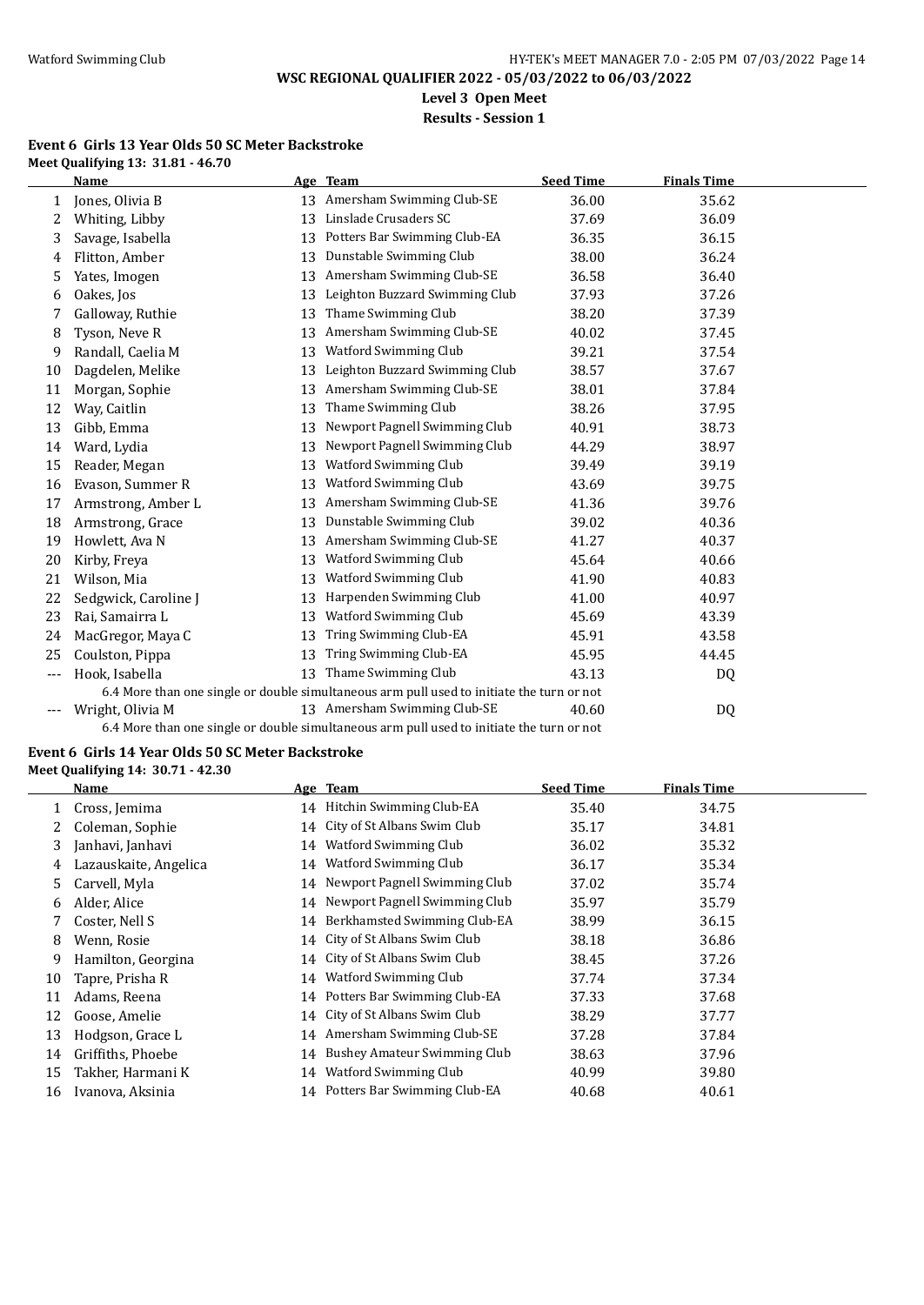**Level 3 Open Meet**

#### **Results - Session 1**

## **(Event 6 Girls 14 Year Olds 50 SC Meter Backstroke)**

|    | <b>Name</b>                                                                               |  | Age Team                       | <b>Seed Time</b> | <b>Finals Time</b> |  |  |
|----|-------------------------------------------------------------------------------------------|--|--------------------------------|------------------|--------------------|--|--|
| 17 | Clinch, Martha                                                                            |  | 14 City of St Albans Swim Club | 40.72            | 40.87              |  |  |
|    | 18 Butt, Amelia                                                                           |  | 14 City of St Albans Swim Club | 39.05            | 41.09              |  |  |
|    | --- Sharp, Emily                                                                          |  | 14 City of St Albans Swim Club | 39.26            | D <sub>0</sub>     |  |  |
|    | 6.4 More than one single or double simultaneous arm pull used to initiate the turn or not |  |                                |                  |                    |  |  |

#### **Event 6 Girls 15 Year Olds 50 SC Meter Backstroke**

**Meet Qualifying 15: 30.01 - 39.80**

|       | <b>Name</b>              |    | Age Team                            | <b>Seed Time</b> | <b>Finals Time</b> |  |
|-------|--------------------------|----|-------------------------------------|------------------|--------------------|--|
| 1     | Shackell, Maya V         | 15 | Watford Swimming Club               | 32.79            | 33.54              |  |
| 2     | Harper, Amy              | 15 | Watford Swimming Club               | 33.61            | 33.74              |  |
| 3     | Hamer, Bethany           | 15 | Linslade Crusaders SC               | 33.61            | 33.84              |  |
| 4     | Medlicott, Jessica       | 15 | Dunstable Swimming Club             | 34.07            | 34.05              |  |
| 5     | Davis, Jennifer          | 15 | Dunstable Swimming Club             | 34.32            | 34.23              |  |
| 6     | Williams, Talia          | 15 | Tring Swimming Club-EA              | 36.04            | 34.57              |  |
|       | Hopper, Kate             | 15 | Berkhamsted Swimming Club-EA        | 34.30            | 35.16              |  |
| 8     | Lovelace, Isabelle       | 15 | Chesham Swimming Club-SE            | 35.04            | 35.21              |  |
| 9     | Ball, Grace              | 15 | <b>Bushey Amateur Swimming Club</b> | 34.21            | 35.33              |  |
| 10    | Hodgkinson, Chloe        | 15 | Watford Swimming Club               | 35.32            | 35.35              |  |
| $*11$ | Mckechnie, Beth H        | 15 | Amersham Swimming Club-SE           | 34.75            | 35.44              |  |
| $*11$ | Foster, Clara            | 15 | Linslade Crusaders SC               | 34.55            | 35.44              |  |
| 13    | Younger, Erin            | 15 | City of St Albans Swim Club         | 36.14            | 35.49              |  |
| 14    | Wallis, Alexandra L      | 15 | Amersham Swimming Club-SE           | 35.04            | 35.72              |  |
| 15    | Foster, Evita M          | 15 | Potters Bar Swimming Club-EA        | 35.51            | 36.04              |  |
| 16    | Maslen-Wollington, Mia E | 15 | Berkhamsted Swimming Club-EA        | 36.99            | 36.20              |  |
| 17    | Jones, Esme R            | 15 | Amersham Swimming Club-SE           | 36.41            | 36.32              |  |
| 18    | Billingham, Verity       | 15 | Tring Swimming Club-EA              | 35.10            | 36.33              |  |
| 19    | Dolton, Katrina          | 15 | Tring Swimming Club-EA              | 35.53            | 36.39              |  |
| 20    | Ball, Olivia             | 15 | <b>Bushey Amateur Swimming Club</b> | 35.87            | 36.89              |  |
| 21    | Kilby, Louisa            | 15 | Newport Pagnell Swimming Club       | 37.97            | 37.51              |  |
| 22    | Mathias, Bryony          | 15 | Dunstable Swimming Club             | 36.09            | 37.64              |  |
| 23    | Palmer, Loralie B        | 15 | Watford Swimming Club               | 37.84            | 37.78              |  |
| 24    | Bradley, Sophie          | 15 | Tring Swimming Club-EA              | 36.35            | 37.94              |  |
| 25    | Shine, Autumn R          | 15 | Potters Bar Swimming Club-EA        | 39.64            | 38.29              |  |
| 26    | Sharma, Koyal            | 15 | Amersham Swimming Club-SE           | 38.53            | 38.98              |  |

#### **Event 6 Girls 16 & Over 50 SC Meter Backstroke Meet Qualifying 16&O: 29.91 - 39.10**

|    | Name                |    | Age Team                       | <b>Seed Time</b> | <b>Finals Time</b> |  |
|----|---------------------|----|--------------------------------|------------------|--------------------|--|
|    | Hoyland, Daniella J | 18 | Amersham Swimming Club-SE      | 31.12            | 32.14              |  |
|    | Clements, Harriet   | 18 | Watford Swimming Club          | 30.60            | 32.44              |  |
| 3  | Powell-Tuck, Tilly  | 17 | Chesham Swimming Club-SE       | 32.22            | 32.66              |  |
| 4  | Ferguson, Laura     |    | 16 Amersham Swimming Club-SE   | 32.41            | 32.75              |  |
| 5. | Boreham, Amy M      | 16 | Watford Swimming Club          | 33.14            | 33.13              |  |
| 6  | Hine, Caitlin S     | 19 | Watford Swimming Club          | 33.29            | 33.41              |  |
|    | Foreman, Tess       | 16 | Chesham Swimming Club-SE       | 32.80            | 33.67              |  |
| 8  | King, Lucy M        | 19 | Hitchin Swimming Club-EA       | 34.55            | 33.89              |  |
| 9  | Quarman, Zoe        | 16 | Leighton Buzzard Swimming Club | 33.65            | 33.93              |  |
| 10 | Dolton, Isabella    | 16 | Tring Swimming Club-EA         | 33.90            | 33.99              |  |
| 11 | Yeo, Rosie C        | 17 | Amersham Swimming Club-SE      | 33.45            | 34.60              |  |
| 12 | Chaplin, Bel        | 17 | City of St Albans Swim Club    | 34.98            | 34.79              |  |
| 13 | Griffiths, Abbie    | 16 | Bushey Amateur Swimming Club   | 36.42            | 35.28              |  |
|    |                     |    |                                |                  |                    |  |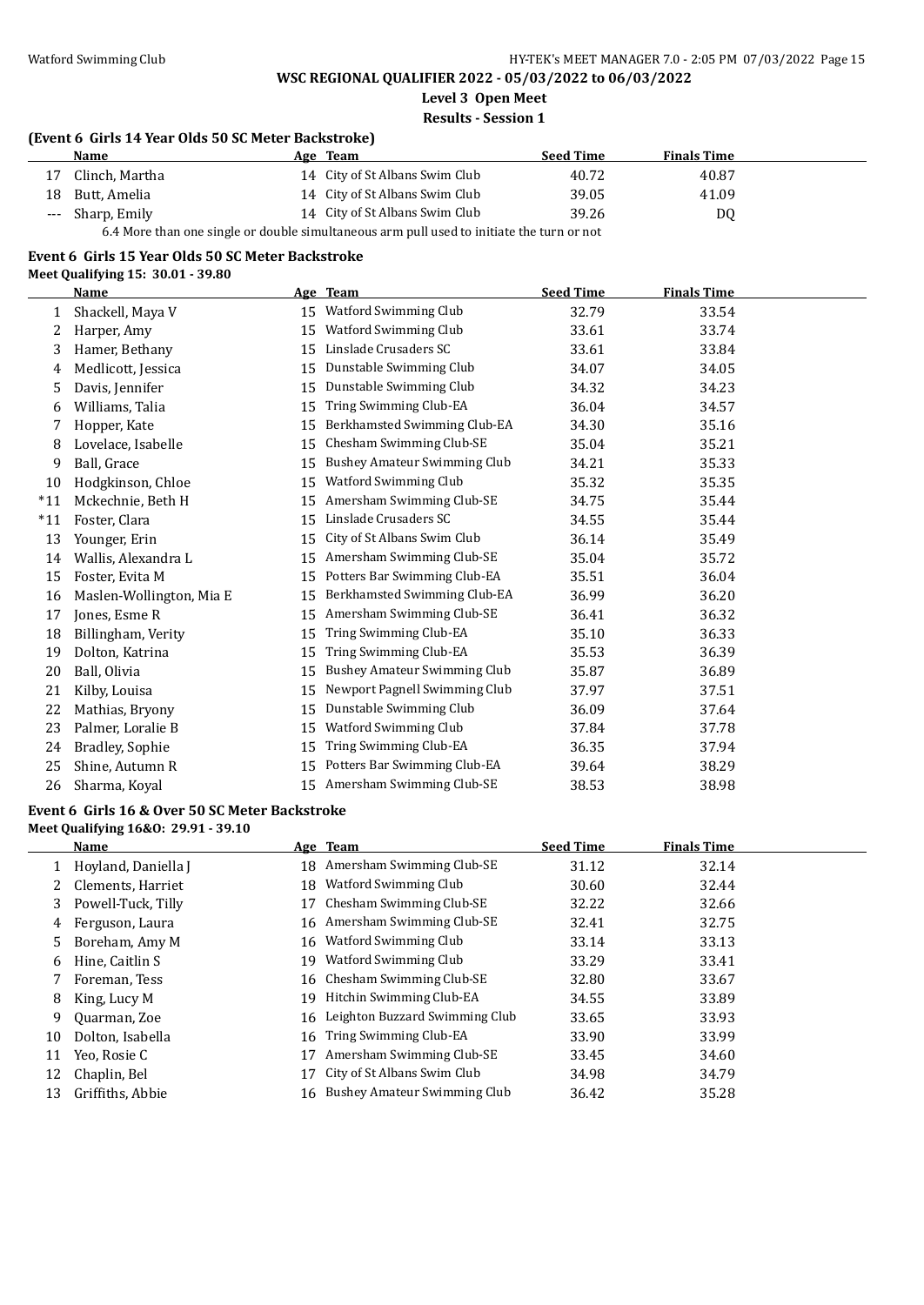**Level 3 Open Meet**

## **Results - Session 1**

# **(Event 6 Girls 16 & Over 50 SC Meter Backstroke)**

|    | <b>Name</b>                                                                          |    | Age Team                                   | <b>Seed Time</b> | <b>Finals Time</b> |  |  |  |
|----|--------------------------------------------------------------------------------------|----|--------------------------------------------|------------------|--------------------|--|--|--|
| 14 | Horlock, Lucy F                                                                      | 17 | Amersham Swimming Club-SE                  | 34.46            | 35.29              |  |  |  |
| 15 | O'Meara, Niamh C                                                                     | 16 | Watford Swimming Club                      | 34.54            | 35.35              |  |  |  |
| 16 | Harber, Amber                                                                        | 16 | Verulam Swim Club-EA                       | 35.72            | 35.38              |  |  |  |
| 17 | Cawley, Grace L                                                                      | 16 | Watford Swimming Club                      | 33.97            | 35.49              |  |  |  |
| 18 | Presland, Jessica                                                                    | 19 | <b>Bushey Amateur Swimming Club</b>        | 34.67            | 35.56              |  |  |  |
| 19 | Hadfield, Rosie                                                                      | 16 | Verulam Swim Club-EA                       | 34.33            | 35.77              |  |  |  |
| 20 | Clark, Charlotte L                                                                   | 18 | Hitchin Swimming Club-EA                   | 33.51            | 36.12              |  |  |  |
| 21 | Birmingham, Louise                                                                   | 16 | Thame Swimming Club                        | 38.37            | 36.22              |  |  |  |
| 22 | Alderson, Skylar                                                                     |    | 16 Dunstable Swimming Club                 | 37.66            | 37.51              |  |  |  |
| 23 | Medlicott, Chloe                                                                     | 17 | Dunstable Swimming Club                    | 37.63            | 38.40              |  |  |  |
| 24 | Sellars, Charlie                                                                     |    | 18 Leighton Buzzard Swimming Club          | 37.73            | 39.02              |  |  |  |
|    | Event 7 Boys 10 Year Olds 50 SC Meter Butterfly<br>Meet Qualifying 10: 35.11 - 53.80 |    |                                            |                  |                    |  |  |  |
|    | <u>Name</u>                                                                          |    | Age Team                                   | <b>Seed Time</b> | <b>Finals Time</b> |  |  |  |
|    | 1 Brewster, Monty G                                                                  |    | 10 Watford Swimming Club                   | 47.20            | 45.85              |  |  |  |
|    | Event 7 Boys 11 Year Olds 50 SC Meter Butterfly<br>Meet Qualifying 11: 31.81 - 51.00 |    |                                            |                  |                    |  |  |  |
|    | Name                                                                                 |    | Age Team<br>11 City of St Albans Swim Club | <b>Seed Time</b> | <b>Finals Time</b> |  |  |  |
| 1  | Cheng, Ki                                                                            |    |                                            | 36.37            | 36.35              |  |  |  |
|    | Calliafas, Constantine J                                                             |    | 11 Watford Swimming Club                   | 43.47            | 38.36              |  |  |  |
|    | Event 7 Boys 12 Year Olds 50 SC Meter Butterfly                                      |    |                                            |                  |                    |  |  |  |
|    | Meet Qualifying 12: 30.81 - 49.80                                                    |    |                                            |                  |                    |  |  |  |
|    | Name                                                                                 |    | Age Team                                   | <b>Seed Time</b> | <b>Finals Time</b> |  |  |  |
| 1  | Murray, Lochlann J                                                                   |    | 12 Chesham Swimming Club-SE                | 33.54            | 32.93              |  |  |  |
| 2  | Higgs, Cameron                                                                       |    | 12 Newport Pagnell Swimming Club           | 42.04            | 37.02              |  |  |  |
| 3  | Zharinov, Misha                                                                      | 12 | Hitchin Swimming Club-EA                   | 38.75            | 37.23              |  |  |  |
| 4  | Irvine, Felipe                                                                       | 12 | Watford Swimming Club                      | 41.33            | 39.47              |  |  |  |
| 5  | Bunyard, George C                                                                    | 12 | Watford Swimming Club                      | 40.52            | 39.64              |  |  |  |
| 6  | Butler, Stewart                                                                      | 12 | Dunstable Swimming Club                    | 43.03            | 40.10              |  |  |  |
| 7  | Hallam, James A                                                                      |    | 12 Harpenden Swimming Club                 | 45.47            | 45.07              |  |  |  |
| 8  | Franklin, Will                                                                       |    | 12 Berkhamsted Swimming Club-EA            | 42.36            | 46.83              |  |  |  |
|    | Event 7 Boys 13 Year Olds 50 SC Meter Butterfly<br>Meet Qualifying 13: 29.81 - 44.40 |    |                                            |                  |                    |  |  |  |
|    | <b>Name</b>                                                                          |    | Age Team                                   | <b>Seed Time</b> | <b>Finals Time</b> |  |  |  |
|    | 1 Robson, Louis                                                                      |    | 13 City of St Albans Swim Club             | 33.84            | 31.67              |  |  |  |
| 2  | Patel, Kabir                                                                         |    | 13 Potters Bar Swimming Club-EA            | 33.97            | 32.53              |  |  |  |
| 3  | Beer, Jack                                                                           | 13 | Linslade Crusaders SC                      | 35.19            | 33.51              |  |  |  |
| 4  | Railton, Charlie                                                                     | 13 | Amersham Swimming Club-SE                  | 35.47            | 34.67              |  |  |  |
| 5  | Perry, Lewis                                                                         | 13 | Hemel Hempstead SC                         | 36.95            | 35.42              |  |  |  |
| 6  | Gill, Ramsey                                                                         | 13 | City of St Albans Swim Club                | 36.09            | 35.79              |  |  |  |
| 7  | Dalkin, James                                                                        | 13 | Amersham Swimming Club-SE                  | 41.59            | 36.54              |  |  |  |
| 8  | Bansaghi, Peter                                                                      | 13 | Watford Swimming Club                      | 39.50            | 37.56              |  |  |  |
| 9  | Dick, Ethan                                                                          | 13 | Newport Pagnell Swimming Club              | 42.09            | 40.23              |  |  |  |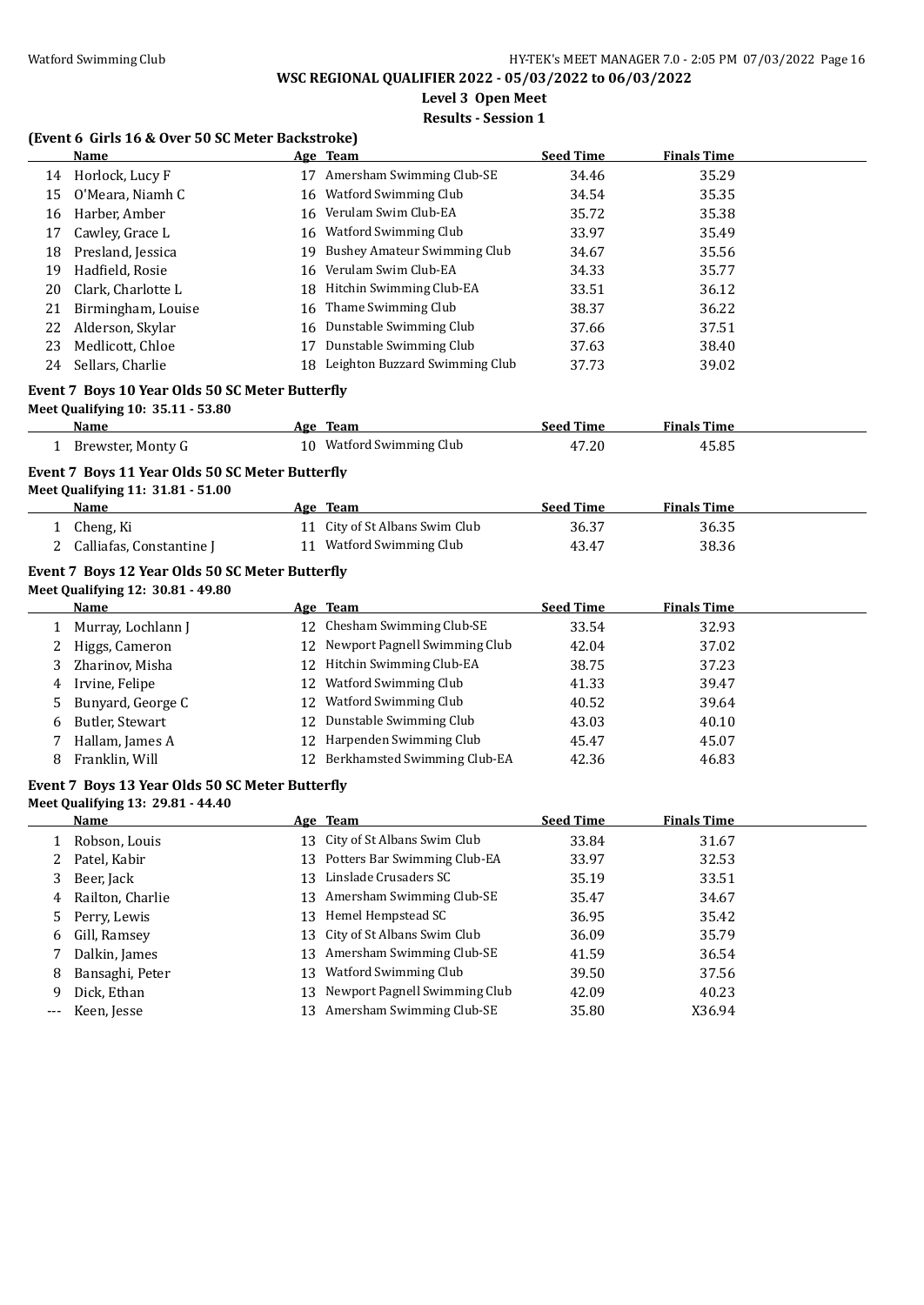**Level 3 Open Meet**

## **Results - Session 1**

## **Event 7 Boys 14 Year Olds 50 SC Meter Butterfly Meet Qualifying 14: 27.91 - 41.00**

|    | <b>Name</b>         | Age Team                         | <b>Seed Time</b> | <b>Finals Time</b> |  |
|----|---------------------|----------------------------------|------------------|--------------------|--|
|    | Bosianu, Calin      | 14 Hemel Hempstead SC            | 29.40            | 28.60              |  |
| 2  | Trigwell, Sam       | 14 Bushey Amateur Swimming Club  | 31.72            | 30.91              |  |
| 3  | Gibson, James       | 14 Hemel Hempstead SC            | 38.35            | 31.55              |  |
| 4  | Ingram, Ryan        | 14 Hemel Hempstead SC            | 32.90            | 32.53              |  |
|    | 5 Chaplin, Oscar    | 14 City of St Albans Swim Club   | 35.66            | 32.57              |  |
|    | 6 Bloyce, George E  | 14 Potters Bar Swimming Club-EA  | 35.22            | 34.71              |  |
|    | Jennings, Matthew E | 14 Harpenden Swimming Club       | 39.31            | 34.78              |  |
| 8  | Traill, Cameron     | 14 Amersham Swimming Club-SE     | 36.64            | 35.61              |  |
| 9  | Tinnirello, Rocco   | 14 Potters Bar Swimming Club-EA  | 37.64            | 37.03              |  |
| 10 | O'Donnell, Barney   | 14 Bushey Amateur Swimming Club  | 38.10            | 37.92              |  |
|    | Kirkman, Josh       | 14 Newport Pagnell Swimming Club | 38.13            | 40.34              |  |

## **Event 7 Boys 15 Year Olds 50 SC Meter Butterfly**

## **Meet Qualifying 15: 27.21 - 36.00**

|    | Name                     |    | Age Team                         | <b>Seed Time</b> | <b>Finals Time</b> |  |
|----|--------------------------|----|----------------------------------|------------------|--------------------|--|
|    | Howard, Ethan            |    | 15 Potters Bar Swimming Club-EA  | 28.78            | 28.97              |  |
|    | Cornwell, Koby           | 15 | Potters Bar Swimming Club-EA     | 31.53            | 29.33              |  |
| 3  | Brooke, Charlie          |    | 15 City of St Albans Swim Club   | 30.50            | 29.47              |  |
| 4  | Mcnulty, Joseph          |    | 15 Watford Swimming Club         | 29.88            | 29.92              |  |
| 5. | Gill, Jeffrey N          | 15 | <b>Watford Swimming Club</b>     | 30.30            | 30.58              |  |
| 6  | Butcher, Jordan          | 15 | Amersham Swimming Club-SE        | 31.63            | 30.82              |  |
|    | Morley, Luke             | 15 | Hitchin Swimming Club-EA         | 33.16            | 31.40              |  |
| 8  | Maher, Thomas            |    | 15 City of St Albans Swim Club   | 32.78            | 32.38              |  |
| 9  | Foreman, Danny           |    | 15 Potters Bar Swimming Club-EA  | 32.67            | 32.55              |  |
| 10 | Hooper, George           |    | 15 City of St Albans Swim Club   | 32.92            | 32.67              |  |
| 11 | Dick, Daniel             |    | 15 Newport Pagnell Swimming Club | 33.12            | 32.82              |  |
| 12 | Kenward, Freddie         | 15 | Chesham Swimming Club-SE         | 35.50            | 33.90              |  |
| 13 | Basantes Campos, Freddie |    | 15 City of St Albans Swim Club   | 33.86            | 35.83              |  |

# **Event 7 Boys 16 & Over 50 SC Meter Butterfly**

## **Meet Qualifying 16&O: 23.51 - 35.00**

|    | Name                  |    | Age Team                            | <b>Seed Time</b> | <b>Finals Time</b> |  |
|----|-----------------------|----|-------------------------------------|------------------|--------------------|--|
|    | Aldred, Matt W        | 17 | Watford Swimming Club               | 26.57            | 26.68              |  |
|    | Shayler, Lewis W      | 19 | Watford Swimming Club               | 26.40            | 27.02              |  |
| 3  | Flynn, Luke J         | 17 | Watford Swimming Club               | 31.37            | 27.26              |  |
| 4  | Ord, Dan              | 17 | <b>Bushey Amateur Swimming Club</b> | 27.35            | 27.34              |  |
| 5. | De Voogt, George      | 16 | Leighton Buzzard Swimming Club      | 27.78            | 27.50              |  |
| 6  | Barnard, Jack         | 17 | Potters Bar Swimming Club-EA        | 27.85            | 27.66              |  |
|    | Mould, Benjamin       | 17 | Thame Swimming Club                 | 27.40            | 27.82              |  |
| 8  | Cornwell, Noah        | 18 | Potters Bar Swimming Club-EA        | 27.98            | 28.11              |  |
| 9  | Mead, Billy           | 17 | Linslade Crusaders SC               | 28.00            | 28.27              |  |
| 10 | Birkett, Kieran       | 17 | City of St Albans Swim Club         | 29.11            | 28.50              |  |
| 11 | Adams, Kai            | 16 | Potters Bar Swimming Club-EA        | 28.45            | 28.57              |  |
| 12 | Buckley, William      | 16 | Watford Swimming Club               | 29.23            | 28.89              |  |
| 13 | Taverner, Charlie     | 17 | <b>Bushey Amateur Swimming Club</b> | 28.88            | 29.00              |  |
| 14 | Twyford, Alex         | 16 | Bushey Amateur Swimming Club        | 30.71            | 29.38              |  |
| 15 | Ivelaw-Chapman, Ethan | 17 | City of St Albans Swim Club         | 30.62            | 29.76              |  |
| 16 | Kovar, Patrick        | 18 | Watford Swimming Club               | 29.91            | 29.85              |  |
| 17 | Olayomi, Alex         |    | Watford Swimming Club               | 30.01            | 30.05              |  |